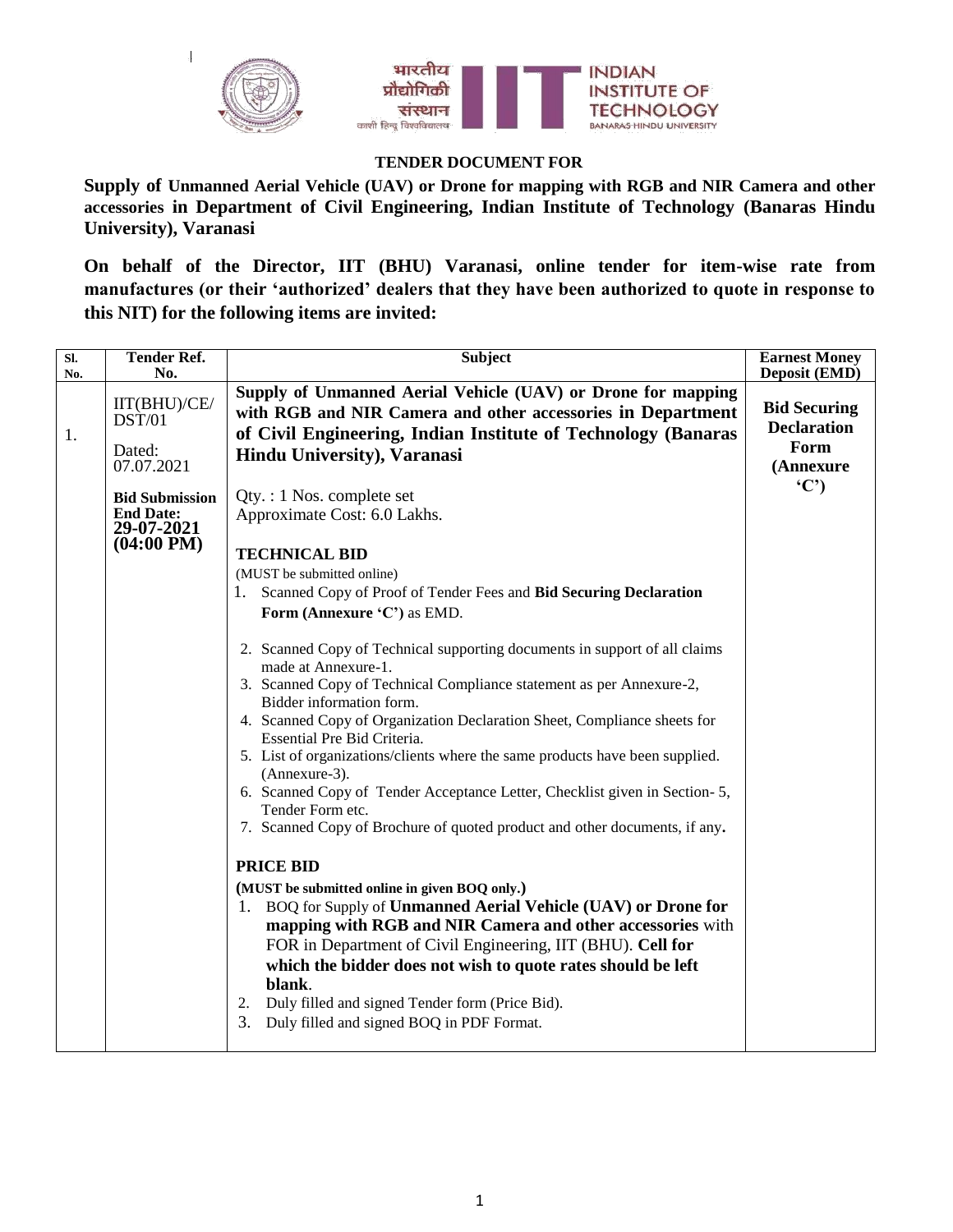The Tender Documents for the given items will be on One Bid System consisting of Technical Bid and Price Bid. The Tender Documents will be submitted item-wise in online. Any firm may bid for any number of items but each offer must be item-wise in two bid cover enclosing Technical Bid and Price Bid.

**No manual bids will be accepted. All bids, both Technical and Financial should be submitted on the E- procurement portal.**

The Tender Document along with detailed specifications, terms and conditions may be downloaded **from the institute website [\(www.iitbhu.ac.in\)](http://www.iitbhu.ac.in/) under Tenders [\(https://www.iitbhu.ac.in/tenders\)](https://www.iitbhu.ac.in/tenders) and [\(https://www.eprocure.gov.in/](https://www.eprocure.gov.in/%20cppp)  [cppp](https://www.eprocure.gov.in/%20cppp)**)**by the interested supplier.**

**Tender Processing Fee: Rs. 1180 (One Thousand One Hundred Eight only, Non-refundable and inclusive of GST).**

Last date and time for receipt of Tender Processing fee (if in form of DD or by NEFT/RTGS): **29.07.2021 (up to 16:00 Hrs.)**

**The Tender Processing Fee of Rs. 1180/-(Inclusive of GST and Non-Refundable) for this Tender to be paid Only by RTGS/NEFT payable at Varanasi before the Bid Opening Date and time. The hard copy of DD for tender processing fee should be reached on or before the Bid Opening Date and Time at the address: Dr. Anurag Ohri, P.I., Civil Engineering Department, Indian Institute of Technology (Banaras Hindu University), Varanasi – 221005, UP. GST at concessional rate will be applicable as per GST Notification No. 45/2017- CENTRAL TAX (RATE) & 47/2017- INTEGRATED TAX (RATE) Dated 14-11-2017, @ 5%.Tender fees and EMD can be paid through RTGS/NEFT) as per the following details:** 

**Name of Account - Registrar, IIT(BHU) Name of the Bank - State Bank of India Name of Branch - IT, BHU, Varanasi Account No. - 32778803937 IFSC Code - SBIN0011445** 

**The proof of payment must be enclosed with Technical Bid. Note: Both the transactions are to be done separately.**

This Tender Document contains the following:

| <b>SECTION 1:</b> Instruction For Online Bid Submission         | : Page No.4-5                |
|-----------------------------------------------------------------|------------------------------|
| <b>SECTION 2:</b> Instructions to Bidders                       | : Page No.6-10               |
| <b>SECTION 3:</b> General conditions of contract (GCC)          | : Page No.10-15              |
| <b>SECTION 4:</b> Special conditions of contract (SCC)          | : Page No.16                 |
| <b>SECTION 5:</b> Checklist For Bid/Tender Uploading            | : Page No.17                 |
| <b>SECTION 6: DECLARATION</b>                                   | : Page No.18                 |
| <b>SECTION 7:</b> TENDER FORM (Techno commercial un-priced Bid) | : Page No.19-20              |
| <b>TENDER FORM (Priced Bid)</b>                                 | : Page No.21-22              |
| <b>TENDER ACCEPTANCE LETTER</b>                                 | : Page No.23 (Annexure A)    |
| PBG format                                                      | : Page No.24                 |
| Technical specification of the instrument                       | : Page No.25-26 (Annexure 1) |
| Technical compliance                                            | : Page No.27 (Annexure 2)    |
| Previous Same Order Executed                                    | : Page No.28 (Annexure 3)    |
| <b>Bid Submission</b>                                           | : Page No.29 (Annexure B)    |
| <b>Bid Securing Declaration Form</b>                            | : Page No.30 (Annexure C)    |
|                                                                 |                              |

The Tender should be addressed to **Dr. Anurag Ohri, P.I., Civil Engineering Department, Indian Institute of Technology (Banaras Hindu University), Varanasi – 221005, UP.**, and should be submitted on or before the date and time of Bid opening date and time as mentioned in critical date sheet on e-portal.

The Institute shall not be responsible for any delay in submitting Bids by online. The Institute reserves the right to accept or reject any bid, cancel the Tender without assigning any reason thereof. No correspondence in this regard will be entertained. Earnest Money shall be forfeited in case it is found at any stage that information/particulars regarding supply of tendered item (s) is false.

 **sd/. (Dr. Anurag Ohri) Department of Civil Engineering IIT (BHU) Varanasi**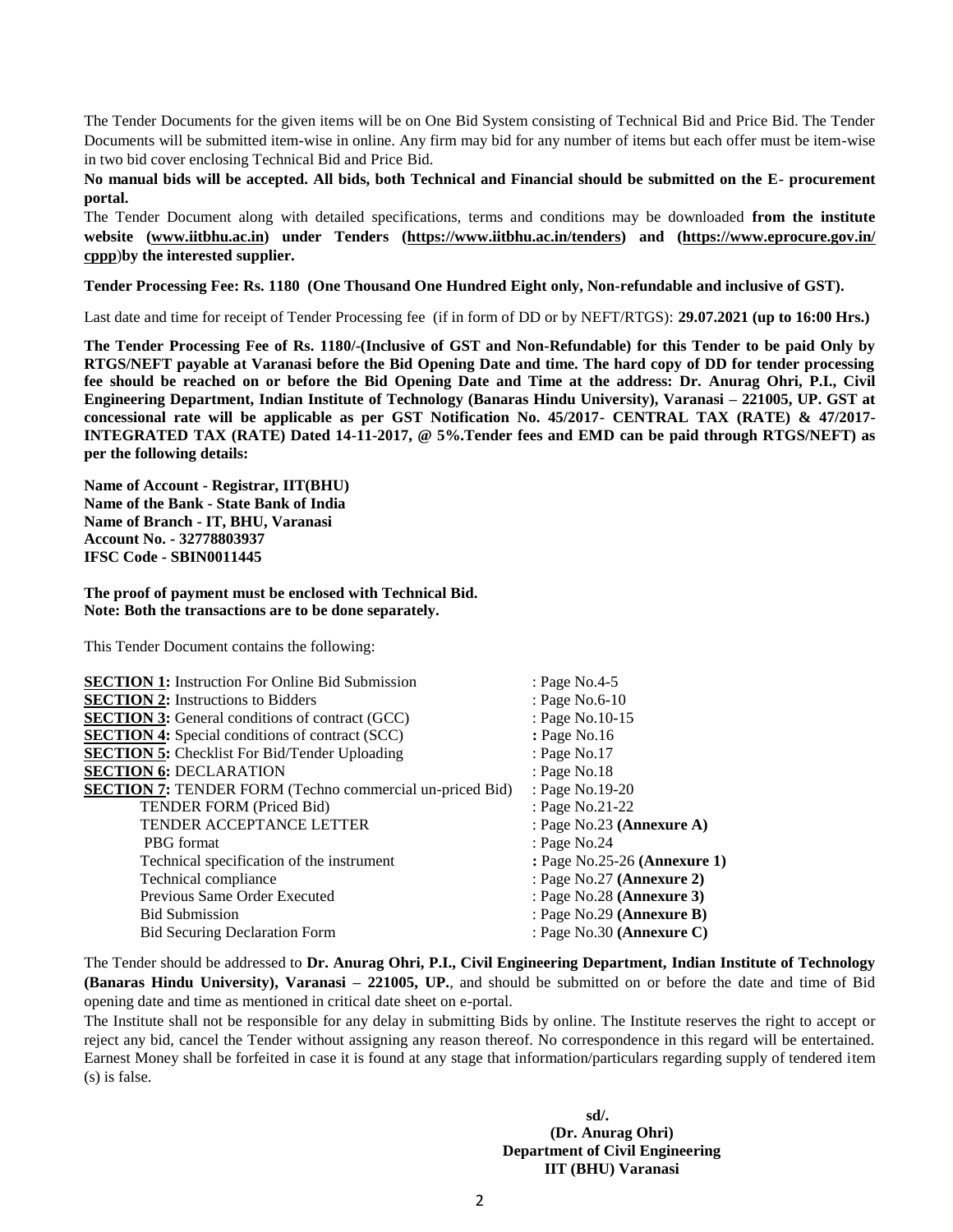## **TENDER DOCUMENT FOR: Unmanned Aerial Vehicle (UAV) or Drone for mapping with RGB and NIR Camera and other accessories**

## **CRITICAL DATE SHEET**

| <b>Published Date</b>                             | $07-07-2021$ (4:00 PM)                                                                                                                                                                                                                                            |
|---------------------------------------------------|-------------------------------------------------------------------------------------------------------------------------------------------------------------------------------------------------------------------------------------------------------------------|
| <b>Bid Document Download Start</b><br><b>Date</b> | $07-07-2021$ $(4:00 \text{ PM})$                                                                                                                                                                                                                                  |
| <b>Clarification Start Date</b>                   | $07-07-2021$ (4:00 PM)                                                                                                                                                                                                                                            |
| <b>Clarification End Date</b>                     | 22-07-2021 (05:00 PM)                                                                                                                                                                                                                                             |
| <b>Bid Submission Start Date</b>                  | $07-07-2021$ $(04:00 \text{ PM})$                                                                                                                                                                                                                                 |
| <b>Bid Document Download End Date</b>             | 29-07-2021 (04:00 PM)                                                                                                                                                                                                                                             |
| <b>Bid Submission End Date</b>                    | 29-07-2021 (04:00 PM)                                                                                                                                                                                                                                             |
| <b>Bid Opening Date</b>                           | $30-07-2021$ (04:00 PM)                                                                                                                                                                                                                                           |
| <b>Address For Communication</b>                  | Dr. Anurag Ohri,<br>Principal Investigator, CRG, DST Project<br>Department of Civil Engineering,<br><b>Indian Institute of Technology</b><br>(Banaras Hindu University),<br>Varanasi – 221005, U.P.<br>Email: aohri.civ@iitbhu.ac.in<br>$(Mob$ No.: $8081765686)$ |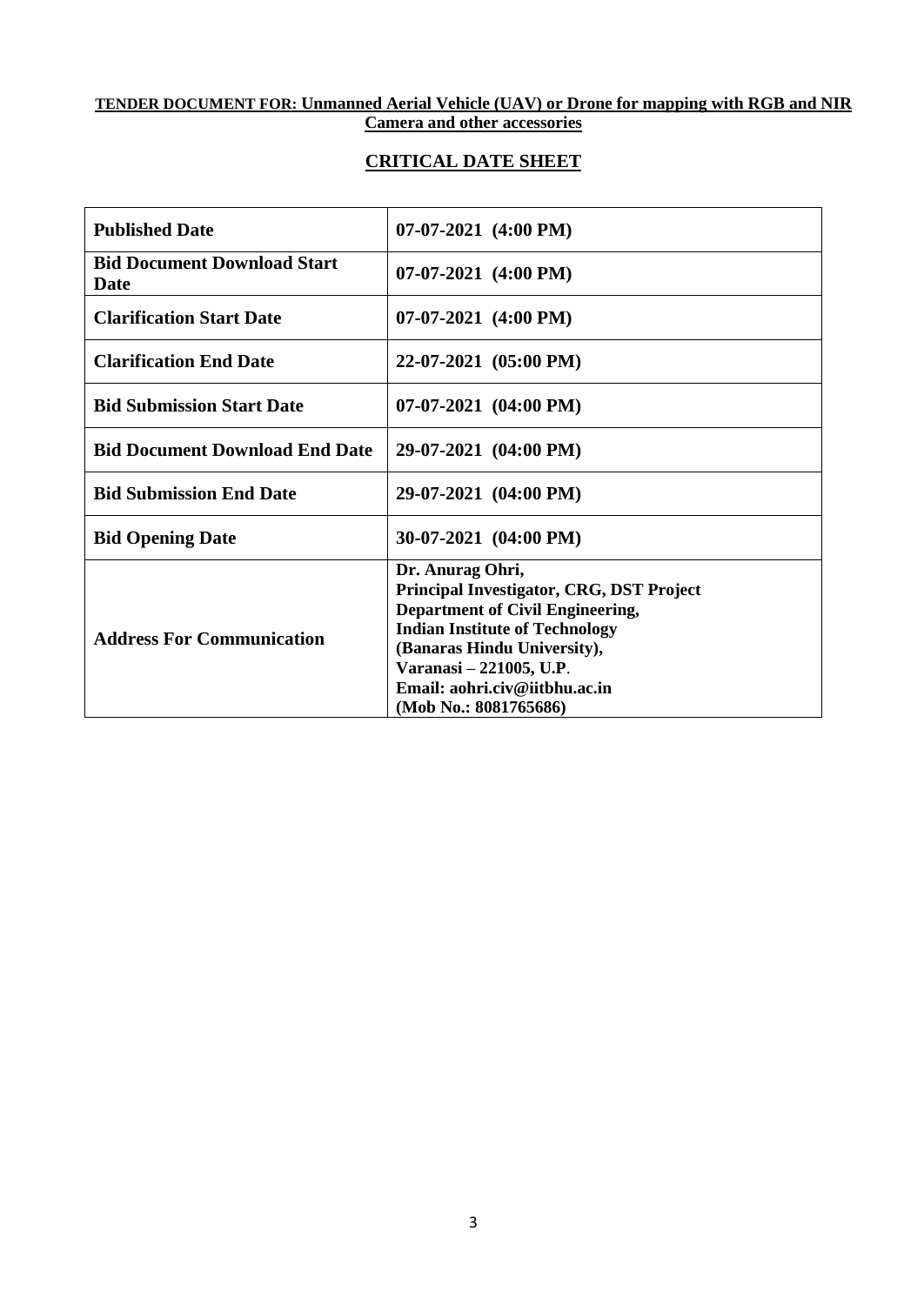#### **SECTION 1: INSTRUCTION FOR ONLINE BID SUBMISSION**

As per the directives of Department of Expenditure, this tender document has been published on the Central Public Procurement Portal [\(URL:http://eprocure.gov.in/eprocure/app\)](http://eprocure.gov.in/eprocure/app). The bidders are required to submit soft copies of their bids electronically on the CPP Portal, using valid Digital Signature Certificates. The instructions given below are meant to assist the bidders in registering on the CPP Portal, prepare their bids in accordance with the requirements and submitting their bids online on the CPP Portal.

More information useful for submitting online bids on the CPP Portal may be obtained at: <http://eprocure.gov.in/eprocure/app.>

#### **1. Registration**

- 1. Bidders are required to enroll on the e-Procurement module of the Central Public Procurement Portal (URL: [http://eprocure.gov.in/eprocure/app\)](http://eprocure.gov.in/eprocure/app) by clicking on the link "Click here to Enroll". Enrolment on the CPP Portal is free of charge.
- 2. As part of the enrolment process, the bidders will be required to choose a unique username and assign a password for their accounts.
- 3. Bidders are advised to register their valid email address and mobile numbers as part of the registration process. These would be used for any communication from the CPP Portal.
- 4. Upon enrolment, the bidders will be required to register their valid Digital Signature Certificate (Class II or Class III Certificates with signing key usage) issued by any Certifying Authority recognized by CCA India (e.g. Sify / TCS / nCode / eMudhra etc.), with their profile.
- 5. Only one valid DSC should be registered by a bidder. Please note that the bidders are responsible to ensure that they do not lend their DSCs to others which may lead to misuse.
- 6. Bidder then logs in to the site through the secured log-in by entering their user ID / password and the password of the DSC / eToken.

#### **2. Searching for Tender Documents**

- 1. There are various search options built in the CPP Portal, to facilitate bidders to search active tenders by several parameters. These parameters could include Tender ID, organization name, location, date, value, etc. There is also an option of advanced search for tenders, wherein the bidders may combine a number of search parameters such as organization name, form of contract, location, date, other keywords etc. to search for a tender published on the CPP Portal.
- 2. Once the bidders have selected the tenders they are interested in, they may download the required documents / tender schedules. These tenders can be moved to the respective "My Tenders" folder. This would enable the CPP Portal to intimate the bidders through SMS / e-mail in case there is any corrigendum issued to the tender document.
- 3. The bidder should make a note of the unique Tender ID assigned to each tender, in case they want to obtain any clarification / help from the Helpdesk.

#### **3. Preparation of Bids**

- 1. Bidder should take into account any corrigendum published on the tender document before submitting their bids.
- 2. Please go through the tender advertisement and the tender document carefully to understand the documents required to be submitted as part of the bid. Please note the number of covers in which the bid documents have to be submitted, the number of documents – including the names and content of each of the document that need to be submitted. Any deviations from these may lead to rejection of the bid.
- 3. Bidder, in advance, should get ready the bid documents to be submitted as indicated in the tender document / schedule and generally, they can be in PDF / XLS / RAR / DWF formats. Bid documents may be scanned with 100 dpi with black and white option.
- 4. To avoid the time and effort required in uploading the same set of standard documents which are required to be submitted as a part of every bid, a provision of uploading such standard documents (e.g. PAN card copy, annual reports, auditor certificates etc.) has been provided to the bidders. Bidders can use "My Space" area available to them to upload such documents. These documents may be directly submitted from the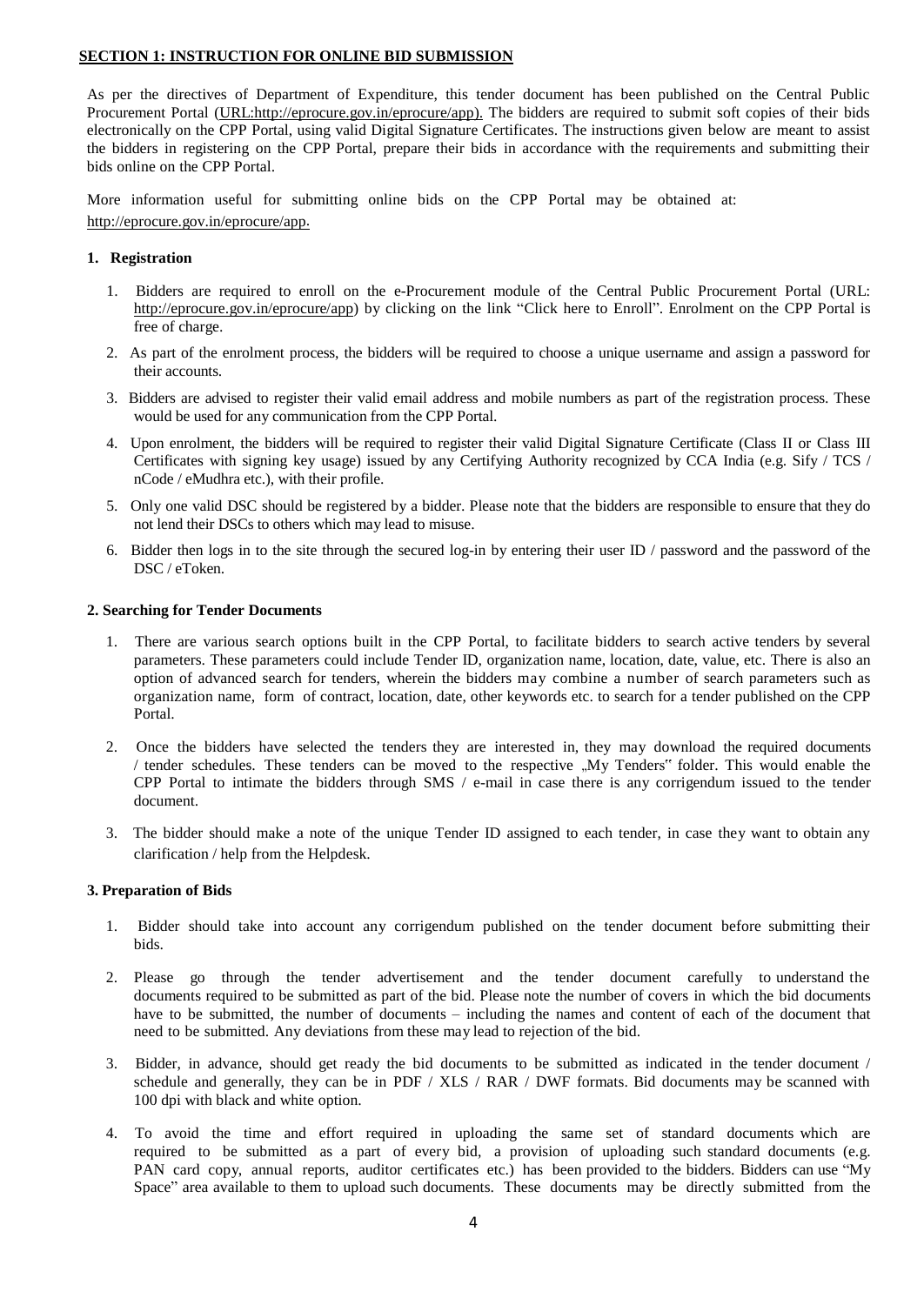"My Space" area while submitting a bid, and need not be uploaded again and again. This will lead to a reduction in the time required for bid submission process.

### **5. Submission of Bids**

- 1. Bidder should log into the site well in advance for bid submission so that he/she upload the bid in time i.e. on or before the bid submission time. Bidder will be responsible for any delay due to other issues.
- 2. The bidder has to digitally sign and upload the required bid documents one by one as indicated in the tender document.
- 3. Bidder has to select the payment option as "on-line" to pay the tender fee / EMD as applicable and enter details of the instrument. Whenever, EMD / Tender fees are sought, bidders need to pay the tender fee and EMD separately online through RTGS.
- 4. A standard BOQ format has been provided with the tender document to be filled by all the bidders.

Bidders are requested to note that they should necessarily submit their financial bids in the format provided and no other format is acceptable. Bidders are required to download the BOQ file, open it and complete the white colored (unprotected) cells with their respective financial quotes and other details (such as name of the bidder). No other cells should be changed. Once the details have been completed, the bidder should save it and submit it online, without changing the filename. If the BOQ file is found to be modified by the bidder, the bid will be rejected.

- 5. The server time (which is displayed on the bidders" dashboard) will be considered as the standard time for referencing the deadlines for submission of the bids by the bidders, opening of bids etc. The bidders should follow this time during bid submission.
- 6. All the documents being submitted by the bidders would be encrypted using PKI encryption techniques to ensure the secrecy of the data. The data entered cannot be viewed by unauthorized persons until the time of bid opening. The confidentiality of the bids is maintained using the secured Socket Layer 128 bit encryption technology. Data storage encryption of sensitive fields is done.
- 7. The uploaded tender documents become readable only after the tender opening by the authorized bid openers.
- 8. Upon the successful and timely submission of bids, the portal will give a successful bid submission message & a bid summary will be displayed with the bid no. and the date & time of submission of the bid with all other relevant details.

#### 9. Kindly add scanned PDF of all relevant documents in a single PDF file of compliance sheet.

#### **5. Assistance to Bidders**

- 1. Any queries relating to the tender document and the terms and conditions contained therein should be addressed to the Tender Inviting Authority for a tender or the relevant contact person indicated in the tender.
- 2. Any queries relating to the process of online bid submission or queries relating to CPP Portal in general may be directed to the 24x7 CPP Portal Helpdesk. The contact number for the helpdesk is 0120-4200462, 0120- 4001002, 0120-4001005, 0120-6277787

#### **6. General Instructions to the Bidders**

- 1. The tenders will be received online through portal <http://eprocure.gov.in/eprocure/app> . In the Technical Bids, the bidders are required to upload all the documents in **.Pdf format**.
- 2. Possession of a Valid Class II/III Digital Signature Certificate (DSC) in the form of smart card/e-token in the company's name is a prerequisite for registration and participating in the bid submission activities through https://eprocure.gov.in/eprocure/app. Digital Signature Certificates can be obtained from the authorized certifying agencies, details of which are available in the web site https://eprocure.gov.in/eprocure/app under the link "Information about DSC".
- 3. Tenderer is advised to follow the instructions provided in the "Instructions to the Tenderer for the esubmission of the bids online through the Central Public Procurement Portal for e Procurement [at](https://eprocure.gov.in/eprocure/app)  [https://eprocure.gov.in/eprocure/app.](https://eprocure.gov.in/eprocure/app)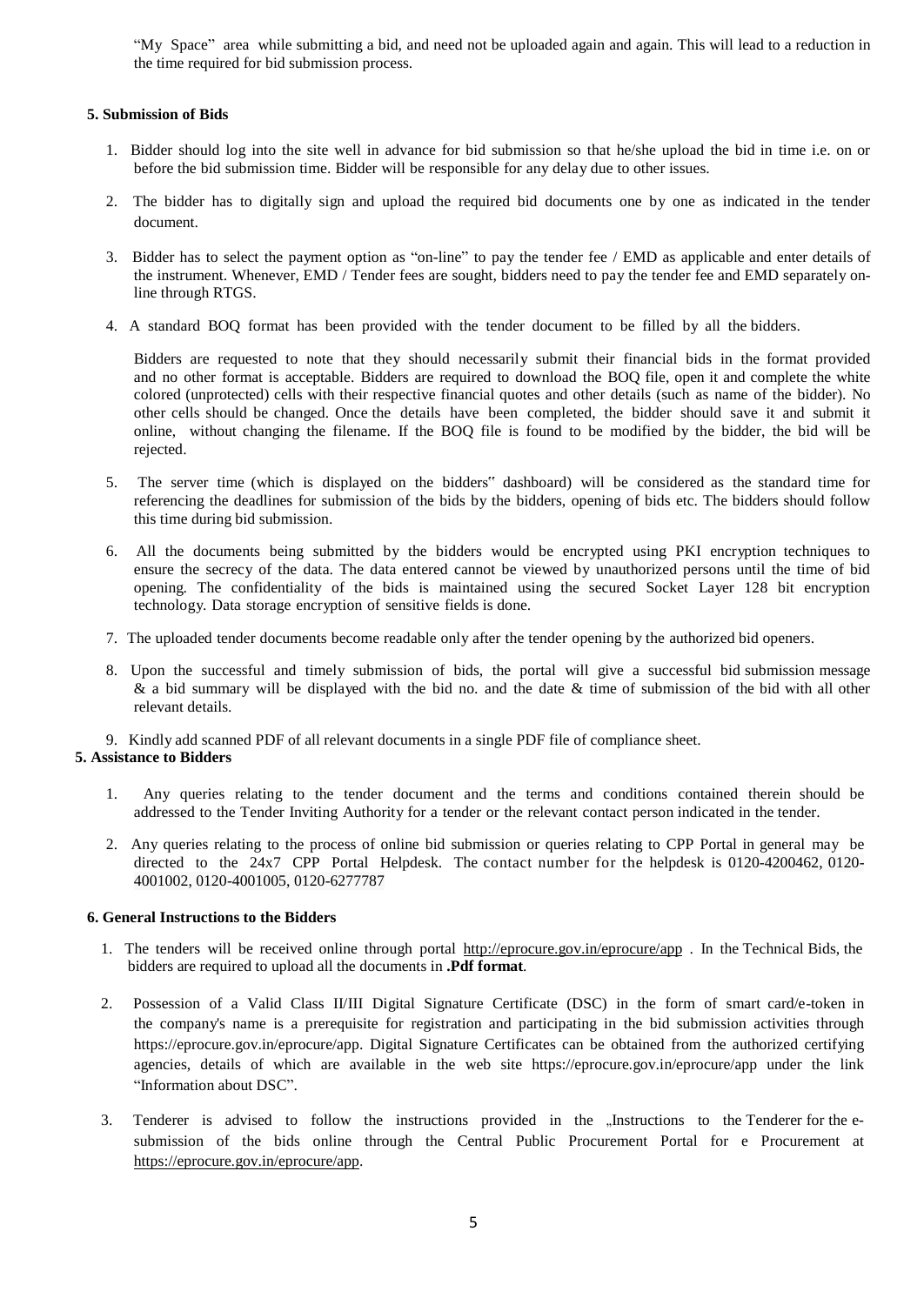## **SECTION 2: INSTRUCTIONS TO BIDDERS**

### **A. Introduction**

## **1. Scope of Work**

The services involve supply, installation, commissioning and maintenance for three years.

## **2. Cost of Bidding**

The Bidder shall bear all costs associated with the preparation and submission of its bid, and "the Purchaser", will in no case be responsible or liable for these costs, regardless of the conduct or outcome of the bidding process.

### **B. The Bidding Documents**

## **3. Cost of Bidding Documents**

The cost of bidding documents (Rs. 1180/-) should be submitted in the online only as per the details mentioned above. Further, the proof of payment must be uploaded with Technical Bid.

## **4. Content of Bidding Documents**

**4.1** The goods required, bidding procedures and contract terms are prescribed in the bidding documents.

In addition to Invitation of Bids, the bidding documents include:

- (a) Instructions for Online Bid Submission
- (b) Instruction to Bidders (ITB)
- (c) General Conditions of Contract (GCC)
- (d) Special Conditions of Contract (SCC)
- (e) Schedule of requirements
- (f) Tender form (technical bid)
- (g) Tender form (financial bid)
- **4.2** The Bidder is expected to examine all instructions, forms, terms, and specifications in the bidding documents. Failure to furnish all information required by the bidding documents or submission of a bid not substantially responsive to the bidding documents in every respect will be at the Bidder's risk and may result in rejection of its bid.

### **5. Amendment of Bidding Documents**

- **5.1** At any time prior to the deadline for submission of bids, the Purchaser may, for any reason, whether at its own initiative or in response to a clarification requested by a prospective bidder, modify the bidding documents by amendment.
- **5.2** All prospective bidders who have received the bidding documents will be notified of the amendment in writing, which will be binding on them.
- **5.3** In order to allow prospective bidders reasonable time within which to take the amendment into account in preparing their bids, the Purchaser, at its discretion, may extend the deadline for the submission of bids.

### **C. Preparation of Bids**

### **6. Language of Bid**

The bid prepared by the Bidder, as well as all correspondence and documents relating to the bid exchanged by the Bidder and the Purchaser shall be written in English language.

### **7. Documents Comprising the Bid**

**7.1 Techno commercial un-priced bid and priced Bids:** The bids are to be submitted in two parts i.e. Techno commercial un - priced bid and priced Bids.

(a) Techno commercial un-priced bid along with Earnest Money Deposit (submitted through online mode only) in favour of the Registrar, IIT(BHU) as shown in invitation to bids shall be submitted through CPP Portal. If the proof of payment of EMD is not received along with the technical bid, such bid will not be considered. The samples (if required) of all the items shown in the schedule of requirements of each tender should also accompany the techno commercial un- priced bid in a separate sealed envelope.

**(b)** Priced bid.

**7.2 Techno commercial un-priced bid:** The Techno commercial un-priced bid prepared by the bidder shall be provided in the following Model Response format: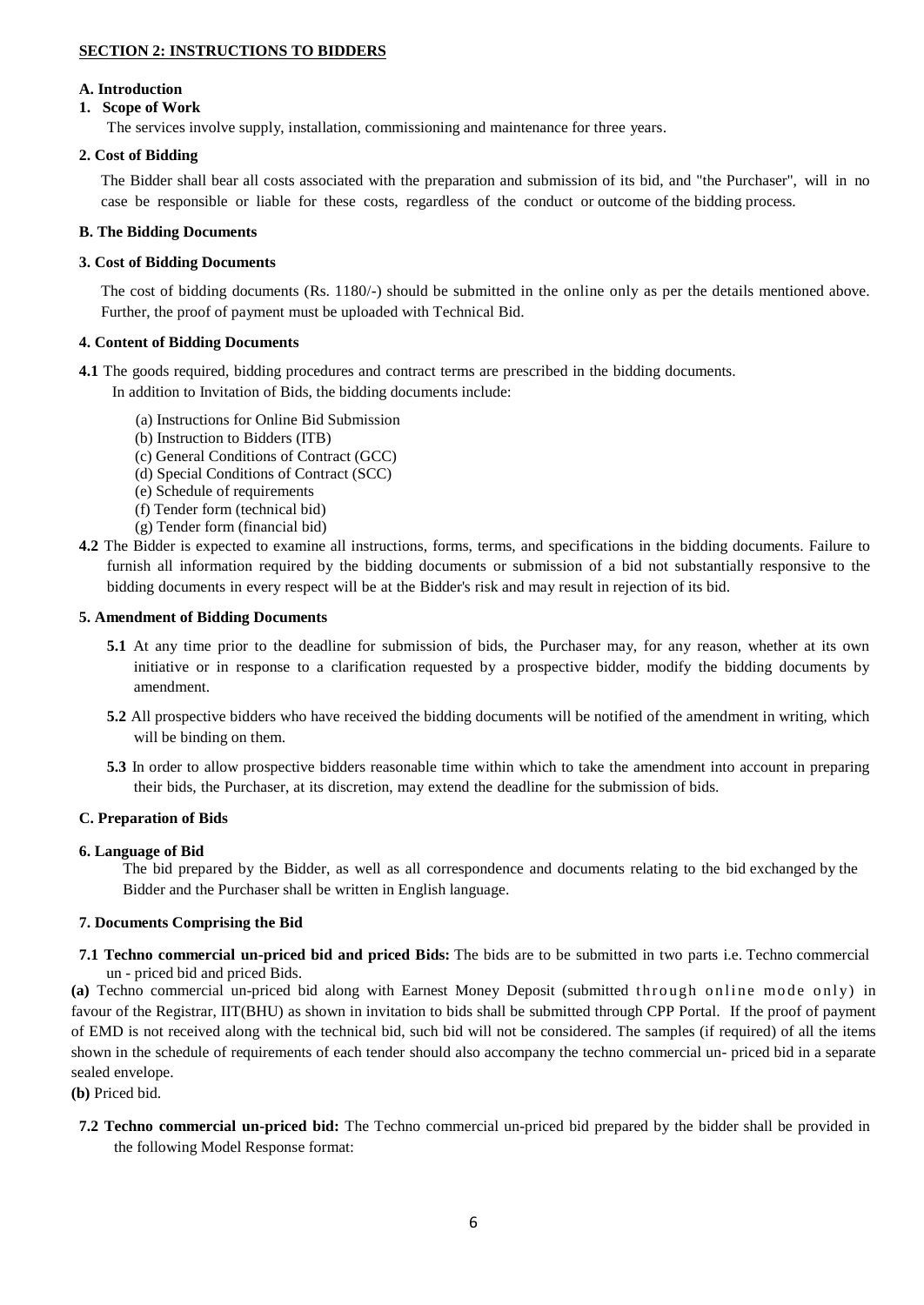#### **Model Response format**

**a)** Standing of each Bidder Manufacturer/Dealer and past experience in supply of the material (certificates to be enclosed), proof of manufacturing Unit/Dealership along with all the documents required for proving the credentials regarding the fulfillment of essential pre-bid criteria.

- **(b)** List of other Govt. Departments, Public Sector units and Central Autonomous Bodies for which the bidder is supplying material or having the similar type of contracts and a certificate regarding the satisfactory performance of the contract (In the Annexure III format).
- **(c)** Copy of the audited balance sheet of the vendor for the previous financial year indicating the turnover in supply of the relevant materials/service.
- **(d)** Details of Permanent Account Number and latest income tax clearance certificate.
- **(e)** Details of GST No. along with a copy of certificate to be attached.
- **(f)** Submission of samples if required, for all items indicated in the schedule of requirements. The make of items proposed to be supplied should be indicated in the format of the schedule of requirements and submitted along with the techno commercial un-priced bid without indicating the pricing components.
- **(g)** Willingness to execute all orders which are placed to meet emergency requirement on priority basis. The Bidder shall note that standards for workmanship, material and equipment, and references to brand names designated by the Purchaser in the schedule of requirements are intended to be descriptive only and not restrictive. The Bidder may substitute alternative standards, brand names and/or catalogue numbers in his bid, provided that it demonstrates to the Purchaser's satisfaction that the substitutions ensure substantial equivalence to those designated in the Technical Specifications.

#### **7.3 Price Bid**

The price bid shall comprise the techno commercial bid along with the price component indicating the Unit prices for each and every item indicated in the schedule of requirements (Annexure 1).

- **(a)** The prices quoted must be net per unit as shown in the Schedule and must include all charges for delivery at the designated stores i.e. FOR Department of Civil Engineering, IIT (BHU), Varanasi
- **(b)** The rate must be stated for each item separately both in words and figures. If there is a discrepancy between the price quoted in word and figures the higher price quoted will be treated as final.
- **(c)** The price quoted by the tenderer should be exclusive of Custom Duty (in case of Import) and other taxes as applicable from time to time. The Institute will provide the valid exemption certificate as and when needed.
- **(d)** Quoted prices should be firm and inclusive of freight and forwarding charges, handling charges, loading and unloading charges, and insurance charges etc.
- **(e)** The prices once accepted by the Institute shall remain valid till the successful execution of the order and till supplies is fully effected and accepted or **12 months** from the date of acceptance of tender whichever is later. The Institute shall not entertain any increase in the rates during the period. However, in the event there is a reduction or increase in Government levy/duties during the period of execution of the order, the rates shall be suitably adjusted with effect from the date notifying the said reduction or increase in the Government levy/excise duty.

#### **8. Bid Prices**

- **8.1** The Bidder shall indicate on the Schedule of requirements (BOQ), the unit prices of the goods it proposes to supply under the Contract and enclose it with the priced bid.
- **8.2** Prices indicated on the Price Schedule shall be entered separately in the following manner:
- (i) The prices quoted must be net per unit as shown in the schedule of requirements and must include all charges for delivery at the designated stores.
- (ii) Any Indian duties, GST and other taxes which will be payable on the goods if this Contract is awarded;
- **8.3** Prices quoted by the Bidder shall be fixed during the Bidder's performance of the Contract and not subject to variation on any account.
- **8.4** The price should be quoted **without custom duty**, since IIT (BHU) is exempted from payment of custom duty being the premier Academic Institution. Necessary certificate will be issued on demand.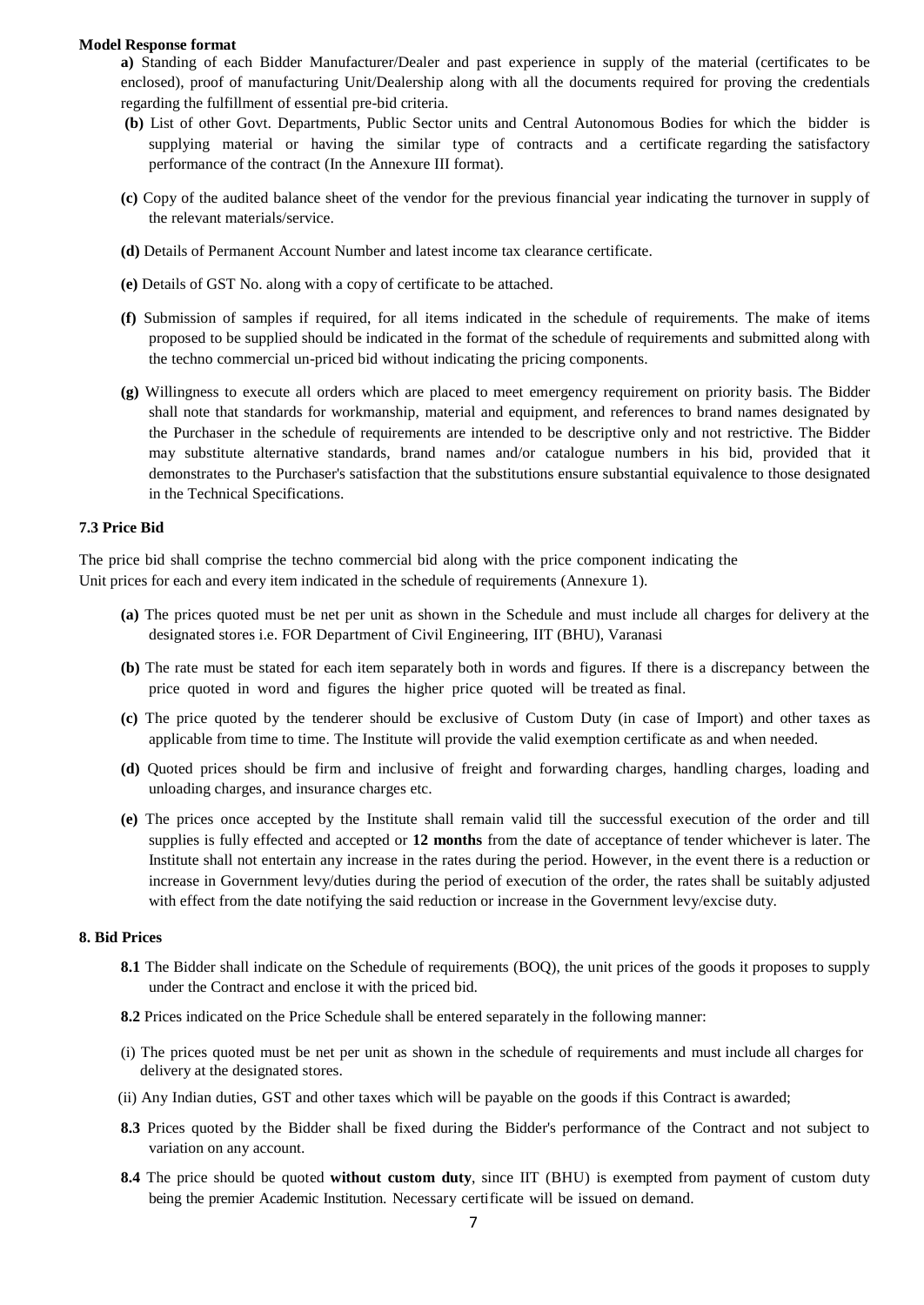#### **9. Bid Currencies**

Prices shall be quoted in Indian Rupees only.

#### **10. Period of Validity of Bids**

- **10.1** Bids shall remain valid for **180** days after the date of bid opening prescribed by the Purchaser. A bid valid for a shorter period shall be rejected by the Purchaser as non-responsive.
- **10.2** In exceptional circumstances, the Purchaser may solicit the Bidder's consent to an extension of the period of validity. The request and the responses thereto shall be made in writing. A Bidder may refuse the request without forfeiting its EMD. A Bidder granting the request will not be required nor permitted to modify the bid.
- **10.3** Bid evaluation will be based on the bid prices without taking into consideration the above modifications.

## **D. Submission of Bids**

**11.** The tender has to be submitted ONLINE before the due date. The offers received after the due date and time will not be considered. **No manual bids will be considered**.

#### **12. Deadline for Submission of Bids**

**12.1** Bids must be received by the Purchaser ONLINE not later than the time and date specified in the Invitation for Bids.

 **12.2** The Purchaser may, at his discretion, extend this deadline for submission of bids by amending the bid documents in which case all rights and obligations of the Purchaser and Bidders previously subject to the deadline will thereafter be subject to the deadline as extended.

#### **13. Late/Delayed Bids**

The offers received after the due date and time will not be considered.

#### **14. Modifications and Withdrawal of Bids**

- **14.1** The Bidder may modify or withdraw its bid after the ONLINE bid's submission, as per the provision of CPP Portal.
- **14.2**No bid may be modified subsequent to the deadline for submission of bids. No documents will be accepted in support of essential pre-bid criteria after the last date of submission of bids.
- **14.3** No bid may be withdrawn in the interval between the deadline for submission of bids and the expiry of the period of bid validity specified by the Bidder on the bid form. Withdrawal of a bid during this interval may result in the Bidder's forfeiture of its EMD.

### **E. Bid Opening and Evaluation of Bids**

#### **15. Opening of Techno commercial un-priced Bids**

The purchaser will open all techno commercial un-priced bids in the first instance.

#### **16. Clarification of Bids**

- **16.1** During evaluation of the bids, the purchaser may, at its discretion, ask the Bidder for clarification of its bid. The request for clarification and the response shall be in writing and no change in price or substance of the bid shall be sought, offered or permitted.
- **16.2** No Bidder shall contact the purchaser on any matter relating to its bid from the time of the bid opening to the time the contract is awarded. If the Bidder wishes to bring additional information to the notice of the Institute it should be done in writing.
- **16.3** Any effort by a Bidder to influence the purchaser in its decisions on bid evaluation, bid comparison or contract award decisions may result in rejection of the Bidder's bid.

#### **17. Evaluation of Techno commercial un-priced Bid**

- **17.1** Prior to the detailed technical evaluation, the purchaser will determine the substantial responsiveness of each bid. A substantially responsive bid is one, which conforms to all the terms and conditions of the Bidding Documents without material deviations and meets all the essential pre-bid criteria. If any bidder does not meet the essential pre-bid criteria as laid down in the Instruction to Bidders, then his bid will be summarily rejected. No documents will be accepted in support of essential pre-bid criteria after the last date of submission of bids.
- **17.2** The purchaser will reject a bid determined as not substantially responsive.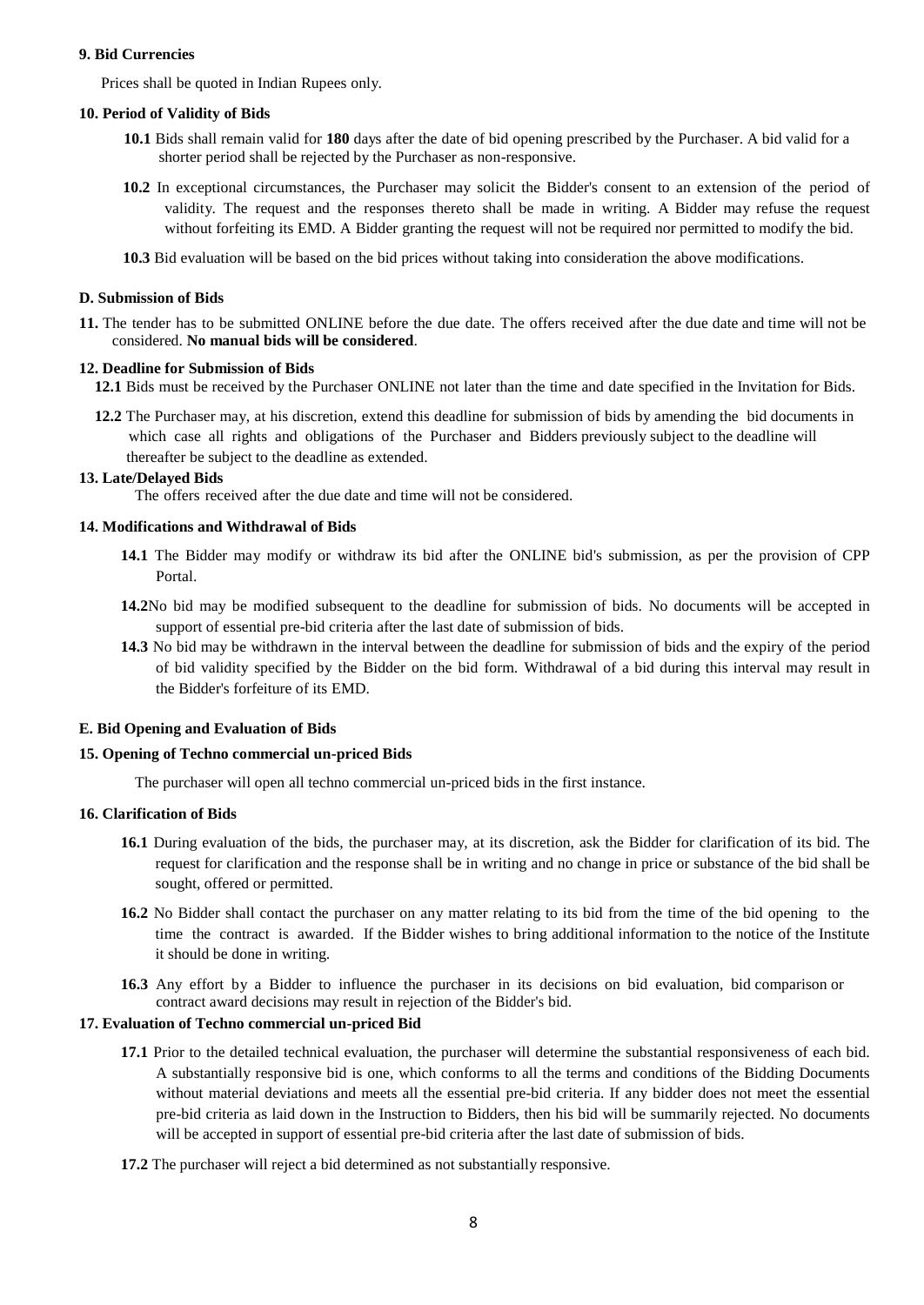- **17.3** The bidders may be called for discussion and may be allowed to modify their technical bids to suit the organization's requirement. The idea is to arrive at a threshold level of acceptability above which all the bidders shall be treated on par. Those whose technical specifications do not reach the threshold level of acceptability shall be rejected as technically unsuitable. The price bids of the bidders who finally emerge as technically acceptable shall be opened, evaluated and the contract awarded to the lowest evaluated bidder.
- **17.4** The bidders short-listed by the purchaser based on meeting the essential pre-bid criteria and detailed evaluation regarding satisfying the technical criteria laid down in this tender document may be called for detailed discussions with a team selected for the purpose, at a specified date, time and venue, if needed.

#### **18. Opening of Priced Bids**

- **18.1** The Purchaser will open the Priced Bids of only those bidders who meet the essential pre-bid criteria and whose techno commercial un-priced bids have been found to be substantially responsive.
- **18.2** The priced Bids of the technically qualified bidders shall be opened by the tender committee.

#### **19. Evaluation and Comparison of priced Bids**

- **19.1** Arithmetical errors will be rectified on the following basis: If there is a discrepancy between words and figures, whichever is the higher of the two shall be taken as bid price. If the Vendor does not accept the correction of errors, its bid will be rejected
- **19.2** Bidders shall state their bid price for the payment schedule outlined in the Clause 14 of General Conditions of Contract. Bids will be evaluated on the basis of this base price**.** Bidders are, however, permitted to state an alternative payment schedule and indicate the reduction in bid price they wish to offer for such alternative payment schedule. The purchaser may consider the alternative payment schedule offered by the selected Bidder but it may not be binding on the purchaser**.**
- **19.3** The purchaser, at its option may ask some more bidders to match the rates of the lowest bidder for creating parallel suppliers.
- **19.4** The currency that shall be used for bid evaluation and comparison purposes to convert all bid prices expressed in various currencies into a single currency is: **Indian Rupees**
- **19.5** The source of exchange rate shall be: **Reserve Bank of India**.

**19.6** The date for the exchange rate shall be: **Date of opening of Financial Bids**.

#### **20. Purchasers right to accept any bid and to reject any bid or all bids**

The Purchaser reserves the right to accept or reject any bid, and to annul the bidding process and reject all bids at any time prior to award of Contract, without thereby incurring any liability to the affected Bidder or bidders or any obligation to inform the affected Bidder or bidders of the grounds for the Purchaser's action.

#### **21. Award Criteria**

Subject to Clause 19, the purchaser will award the Contract to the successful Bidder whose bid has been determined to be substantially responsive and has been determined as the best evaluated bid provided further that the Bidder is determined to be qualified to perform the Contract satisfactorily.

#### **22. Notification of Award**

Prior to the expiration of the period validity, the purchaser will notify the successful Bidder in writing by letter or by fax, to be confirmed in writing by speed post or hand delivered letter, that its bid has been accepted.

#### **23. Factors Affecting the Award of Supply**

- **23.1** The bidder should have its own Contract support facilities. The support facilities should be fully owned and managed by the bidder.
- **23.2** Conformity with the Request for Bid/Tender required and conditions.
- **23.3** The assessment based on the response to Model Response Outline.
- **23.4** The assessment of the capability of the bidder to meet the terms and conditions.
- **23.5** The bidders must have executed similar orders, for which the bidder is quoting, as indicated in clause 1 for Govt./Semi-Govt./Autonomous Organizations.
- **23.6** The cost and the discount offered, if any.

#### **24. Fall clause**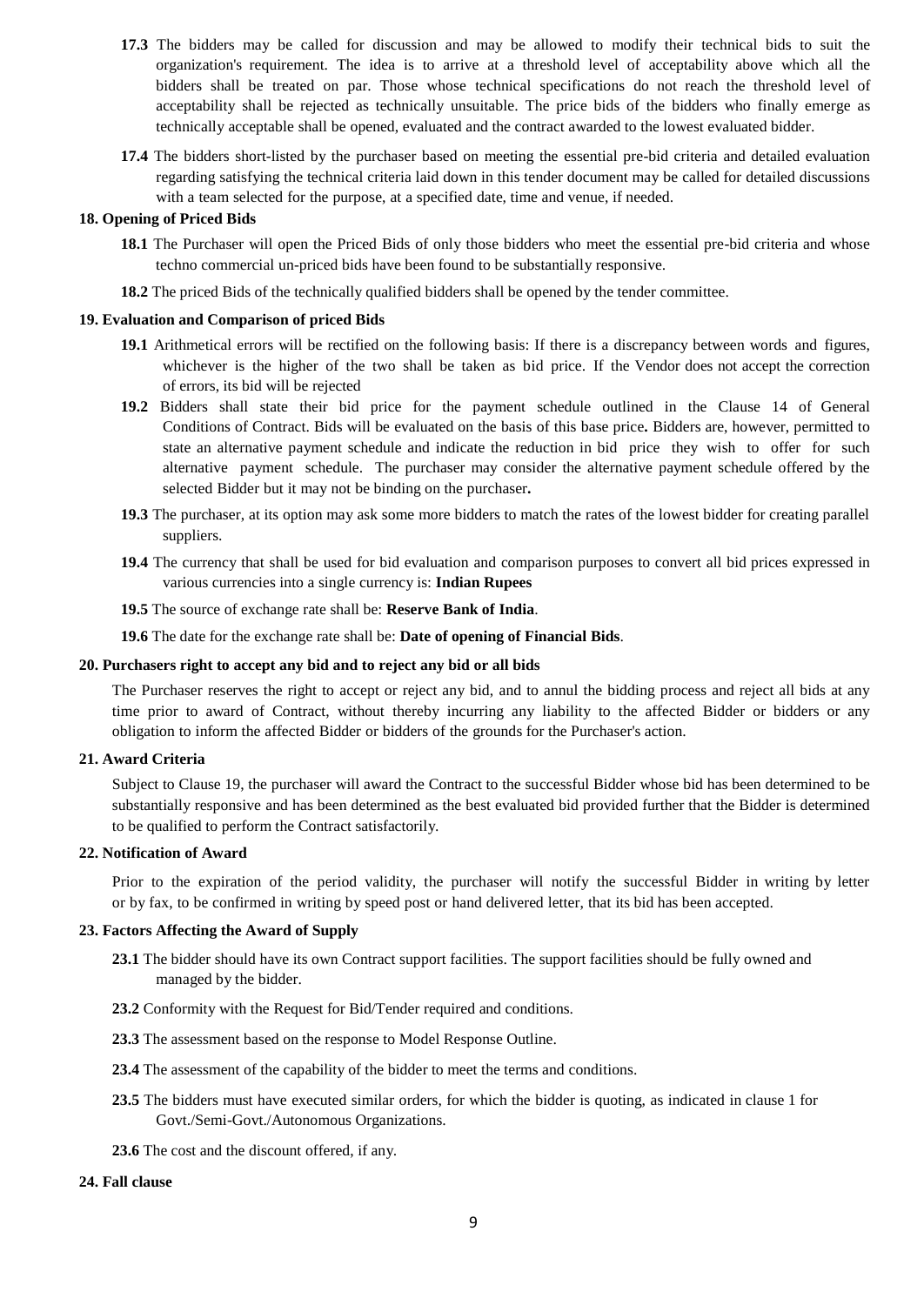- **24.1** The price quoted by the supplier should not be higher than the maximum retail price, if any, for the stores and the same shall not be higher than the price usually charged by the supplier for stores of the same nature, class or description to any other purchaser.
- **24.2** The price charged for the stores supplied under the contract by the supplier shall in no event exceed the lowest price at which the supplier sells the stores of identical description to any other person during the period till performance of all supply orders placed during the currency of the contract is completed. If at any time during the period the supplier reduces the sale price of such stores or sells such stores to any other person including his dealers at a price lower than the price chargeable under the contract, he shall forthwith notify such reduction or sale to the purchaser and the price payable under the contract for these items of stores supplied after the date of coming into force of such reduction or sale shall stand correspondingly reduced.
- **24.3** If it is discovered that the supplier has contravened the above conditions, then without prejudice to any other action which might be taken against him, it shall be lawful for the purchaser to (a) revise the price at any stage so as to bring it in conformity with sub-clause(i) above, or (b) to terminate the contract and purchase the items of stores at the risk and cost of the supplier and in that event the provisions of Clause 28 of General Conditions of Contract shall, as far as possible, be applicable or recover the loss.

### **SECTION 3 : GENERAL CONDITION OF CONTRACTS**

#### **1. Definitions**

In this Contract, the following terms shall be interpreted as indicated:

(a) "The order" means the agreement entered into between the Purchaser and the Supplier including all the attachments and appendices and all documents incorporated as per notification of award.

(b) "The Contract Price" means the price payable to the Supplier under the Contract for the full and proper performance of its contractual obligations;

(c) "The Goods means all the items, which the Supplier is required to supply to the Purchaser under the Contract; (d) "Services" means services ancillary to the supply of the Goods, such as transportation and insurance, and any other incidental services training and other obligations of the Supplier covered under the Contract;

(e) "GCC" mean the General Conditions of Contract contained in this section.

(f) "The Purchaser" means the organization purchasing the Goods i.e. IIT (BHU), VARANASI.

- (g) "The Purchaser's country" is India.
- (h) "The Supplier" means the individual or firm supplying the Goods and Services under this Contract.
- (i) "Day" means calendar day.

#### **2. Application**

These General Conditions shall apply to the extent that they are not superseded by provisions in other parts of the Contract.

#### **3. Standards**

The Goods supplied under this Contract shall conform to the standards mentioned in the Technical Specifications, and, when no applicable standard is mentioned, to the authoritative standard appropriate to the Goods' country of origin and such standards shall be the latest issued by the concerned Institution.

#### **4. Use of Contract Documents and Information**

- **4.1** The Supplier shall not, without the Purchaser's prior written consent, disclose the Contract, or any provision thereof, or any specification, plan, drawing, pattern, sample or information furnished by or on behalf of the Purchaser in connection therewith, to any person other than a person employed by the Supplier in performance of the Contract. Disclosure to any such employed person shall be made in confidence and shall extend only so far as may be necessary for purposes of such performance.
- **4.2** The Supplier shall not, without the Purchaser's prior written consent, make use of any document or information except for purposes of performing the Contract.
- **4.3** Any document, other than the Contract itself, shall remain the property of the Purchaser and shall be returned (in all copies) to the Purchaser on completion of the Supplier's performance under the Contract if so required by the Purchaser.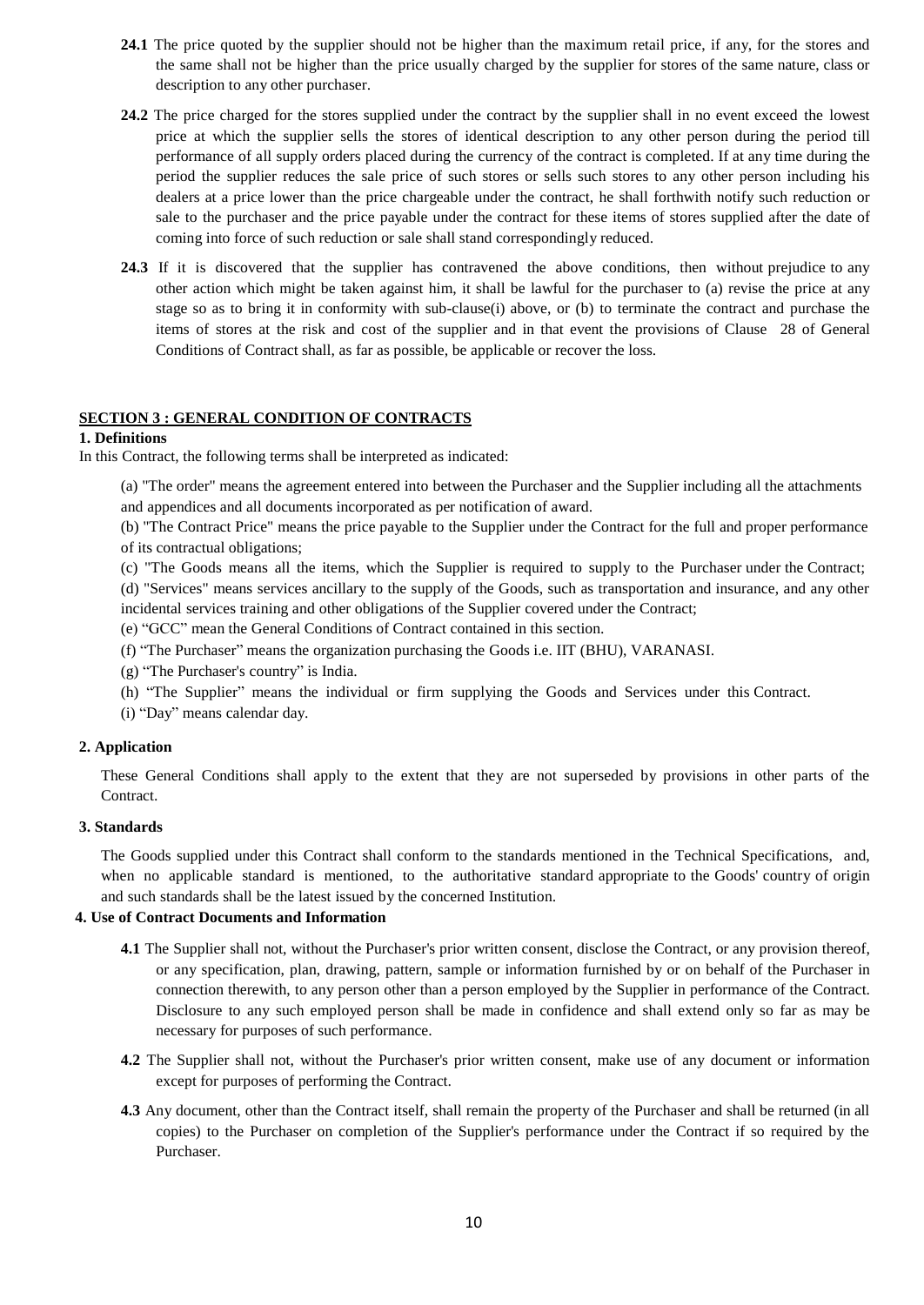### **5. Patent Rights**

The Supplier shall indemnify the Purchaser against all third-party claims of infringement of patent, trademark or industrial design rights arising from use of the Goods or any part thereof in India.

### **6. Submission of the bids.**

- **6.1** All bids complete in all respect must be submitted online on or before the Bid Closing date and time as mentioned on Critical Data Sheet. Tenders received without earnest money etc. shall be rejected.
- **6.2** Tender documents are available on IIT (BHU) website: **(**<https://www.iitbhu.ac.in/tenders>)or from Central Public Procurement Portal (CPPP) [https://eprocure.gov.in/eprocure/app.](https://eprocure.gov.in/eprocure/app)
- **6.3** Interested bidders may submit their bid through Central Public Procurement Portal (CPPP) [https://eprocure.gov.in/eprocure/app.](https://eprocure.gov.in/eprocure/app)

## **7. Inspections and Tests**

- **7.1** The Purchaser or its representative shall have the right to inspect and/or to test the Goods to confirm their conformity to the Contract specifications at no extra cost to the Purchaser.
- **7.2** The inspections and tests may be conducted on the premises of the Supplier or its subcontractor(s), at point of delivery and/or at the Goods final destination. If conducted on the premises of the Supplier or its subcontractor(s), all reasonable facilities and assistance, including access to drawings and production data shall be furnished to the inspectors at no charge to the Purchaser.
- **7.3** Should any inspected or tested Goods fail to conform to the specifications, the Purchaser may reject the goods and the Supplier shall either replace the rejected Goods or make alterations necessary to meet specification requirements free of cost to the Purchaser.
- **7.4** The Purchaser's right to inspect, test and, where necessary, reject the Goods after the Goods' arrival at Project Site shall in no way be limited or waived by reason of the Goods having previously been inspected, tested and passed by the Purchaser or its representative prior to the Goods shipment.
- **7.5** Nothing in GCC Clause 7 shall in any way release the Supplier from any warranty or other obligations under this Contract.

### **8. Consequences of rejection**

If in the event the stores are rejected by the purchaser at the destination and the supplier fails to make satisfactory supplies within the stipulated period of delivery, the purchaser will be at liberty to:

- **(a)** Allow the supplier to resubmit the stores in replacement of those rejected, within a specified time without any extra cost to the purchaser or
- **(b)** Reject the material, which shall be final and binding on the contractor.
- **(c)** Procure the rejected materials of comparable quality from the open market/Govt. stores and the supplier shall be liable to pay the difference in price over the RC prices or get the amount adjusted from the outstanding bills of the supplier, if any or EMD.

### **9. Packing**

- **9.1** The Supplier shall provide such packing of the Goods as is required to prevent their damage or deterioration during transit to their final destination as indicated in the Contract. The packing shall be sufficient to withstand, without limitation, rough handling during transit and exposure to extreme temperatures, salt and precipitation during transit and open storage. Packing case size and weights shall take into consideration, where appropriate, the remoteness of the Goods' final destination and the absence of heavy handling facilities at all points in transit.
- **9.2** The packing, marking and documentation within and outside the packages shall comply strictly with such special requirements as shall be provided for in the Contract including additional requirements, in any subsequent instructions ordered by the Purchaser.

### **10. Delivery and Documents**

**10.1** The Supplier shall make delivery of the Goods within **30 days** from the placement of purchase order in pursuance of the notification of award. The purchase order would be placed after assessing the requirements on quarterly basis. However, the supplier shall also arrange to execute all orders on priority basis which would be placed to meet any emergent requirements.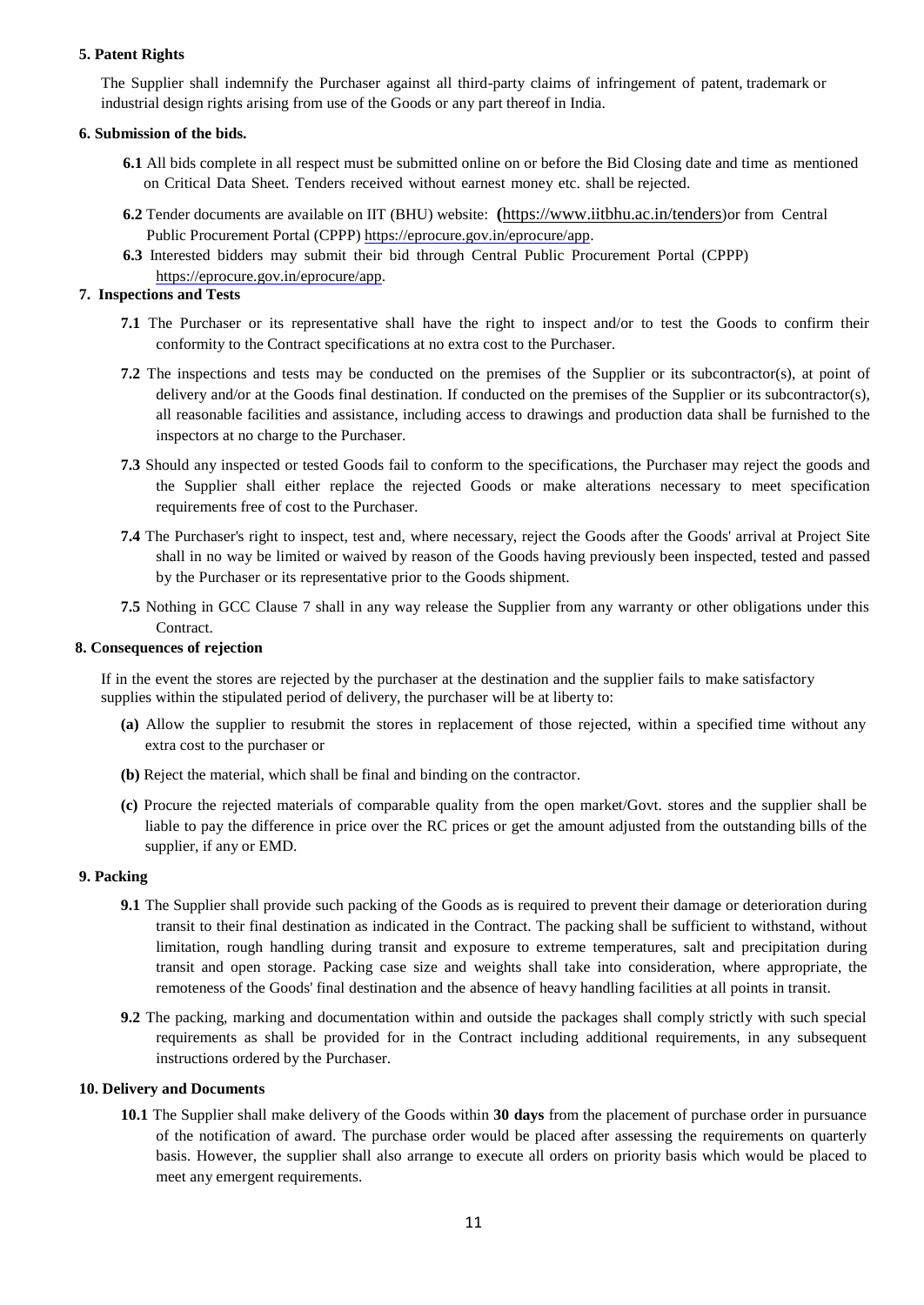- **10.2** In case the purchaser decides to conclude parallel rate contracts, then the requirements would be split on different firms on equitable basis as per the discretion of the purchaser.
- **10.3** The delivery of Stores shall be affected at the premises of the Institute free of all delivery charges and within the stipulated time and as may be elucidated in the confirmed order, accompanied by a delivery challan No. extension of time for delivery of Stores shall normally be accorded.
- The supplier shall mail the following documents to the purchaser with a copy to the insurance company:
	- 1. 3 Copies of the Supplier invoice showing contract number, goods' description, quantity unit price, total amount;
	- 2. Installation Certificate
	- 3. Insurance Certificate if applicable;
	- 4. Manufacturer's/Supplier's warranty certificate;
	- 5. Inspection Certificate issued by the nominated inspection agency, if any
	- 6. Supplier's factory inspection report; and
	- 7. Certificate of Origin (if possible by the beneficiary)

8. The above documents should be received by the Purchaser before arrival of the Goods (except where the Goods have been delivered directly to the Consignee with all documents) and, if not received, the Supplier will be responsible for any consequent expenses.

**Time and date of delivery – the essence of the contract:** The time for and the date of delivery of the stores stipulated shall be deemed to be of the essence of the contract and delivery must be completed no later than the date(s) specified.

#### **11. Insurance**

The Goods supplied under the Contract shall be fully insured in Indian Rupees against loss or damage incidental to manufacture or acquisition, transportation, storage and delivery. The insurance shall be obtained by the suppliers in an amount equal to 110% of the value of the goods from "warehouse to warehouse" (final destinations) on "all risks" basis including war risks and strikes.

#### **12. Transportation**

Where the Supplier is required under the Contract to transport the Goods within India defined as Project site, transport to such place of destination in India including insurance, as shall be specified in the Contract, shall be arranged by the Supplier, and the related cost shall be included in the contract Price.

#### **13. Warranty**

- **13.1** The Supplier warrants that the Goods supplied under this Contract are new, unused, of the most recent or current models and that they incorporate all recent improvements in design and materials unless provided otherwise in the Contract. The Supplier further warrants that all Goods supplied under this Contract shall have no defect arising from design, materials or workmanship or from any act or omission of the Supplier that may develop under normal use of the supplied Goods in the conditions prevailing in India.
- **13.2** This warranty shall remain valid for at least **12 months** (or as specified) after the Goods or any portion thereof as the case may be, have been delivered to and accepted at the final destination indicated in the Contract, unless specified otherwise.
- **13.3** The Purchaser shall promptly notify the Supplier in writing of any claims arising under this warranty.
- **13.4** Upon receipt of such notice, the Supplier shall with all reasonable speed, repair or replace the defective Goods or parts thereof, without any extra cost to the Purchaser.
- **13.5** If the Supplier, having been notified, fails to remedy the defect(s) within a reasonable period, the Purchaser may proceed to take such remedial action as may be necessary, at the Supplier's risk and expense and without prejudice to any other rights which the Purchaser may have against the Supplier under the Contract.

### **14. Payment**

**14.1** Payment will be made 90 % by Bill Basis or by letter of credit (i.e. 90% payment against shipment and rest 10% on successful installation and submission of PBG) after satisfactory installation and submission of PBG@ 3% of order value valid for period of 60 days beyond all warranty obligations.

**14.2** The Supplier's request(s) for payment shall be made to the Purchaser in writing, accompanied by an invoice describing, as appropriate, the Goods delivered and the Services performed, and by documents, submitted pursuant to GCC Clause 10, and upon fulfillment of other obligations stipulated in the contract.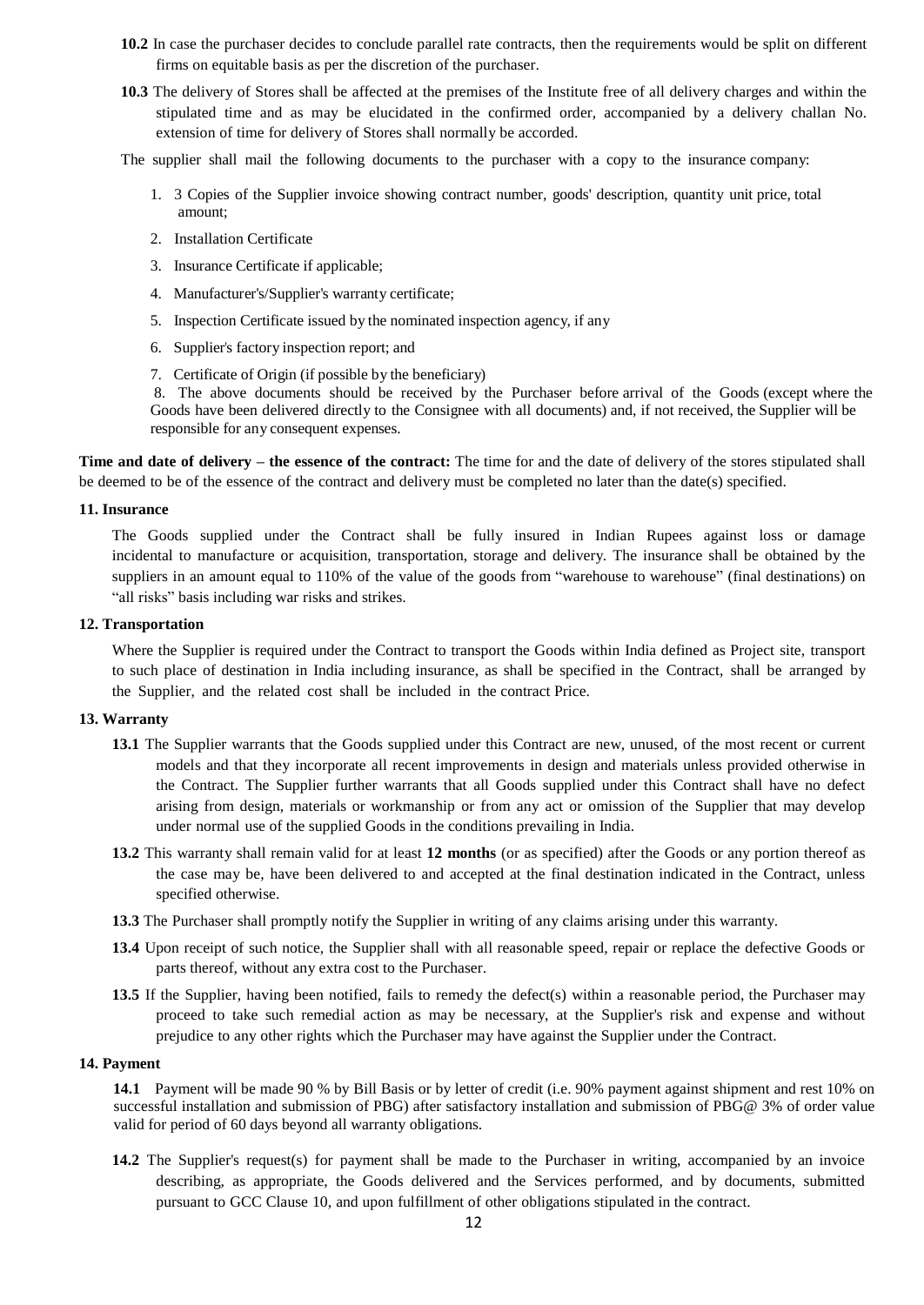### **15. Prices**

Prices charged by the Supplier for Goods delivered and Services performed under the Contract shall not vary from the prices quoted by the Supplier in his bid. The price should be quoted without custom duty, since IIT (BHU) is exempted from payment of custom duty. Necessary certificate will be issued on demand.

#### **16. Change Orders**

- **16.1** The Purchaser may at any time, by written order given to the Supplier, make changes within the general scope of the Contract in any one or more of the following:
	- (a) Drawings, designs, or specifications, where Goods to be furnished under the Contract are to be specifically manufactured for the Purchaser;
	- (b) The method of shipping or packing;
	- (c) The place of delivery; and/or
	- (d) The services to be provided by the Supplier.
- **16.2** If any such change causes an increase or decrease in the cost of, or the time required for, the Supplier's performance of any provisions under the Contract, an equitable adjustment shall be made in the Contract Price or delivery schedule, or both, and the Contract shall accordingly be amended. Any claims by the Supplier for adjustment under this clause must be asserted within thirty (30) days from the date of the Supplier's receipt of the Purchaser's change order.

#### **17. Contract Amendments**

Subject to GCC Clause 16, no variation in or modification of the terms of the Contract shall be made except by written amendment signed by the parties.

#### **18. Assignment**

The Supplier shall not assign, in whole or in part, its obligations to perform under the Contract, except with the Purchaser's prior written consent.

#### **19. Subcontracts**

The Supplier shall notify the Purchaser in writing of all subcontracts awarded under this Contract if not already specified in the bid. Such notification, in his original bid or later, shall not relieve the Supplier from any liability or obligation under the Contract.

#### **20. Delays in the Supplier's Performance**

- **20.1** Delivery of the Goods and performance of the Services shall be made by the Supplier in accordance with the time schedule specified by the Purchaser as per GCC clause 10.
- **20.2** If at any time during performance of the Contract, the Supplier or its sub-contractor(s) should encounter conditions impeding timely delivery of the Goods and performance of Services, the Supplier shall promptly notify the Purchaser in writing of the fact of the delay, it's likely duration and its cause(s). As soon as practicable after receipt of the Supplier's notice, the Purchaser shall evaluate the situation and may, at its discretion, extend the Supplier's time for performance with or without liquidated damages, in which case the extension shall be ratified by the parties by amendment of the Contract.
- **20.3** Except as provided under GCC Clause 23, a delay by the Supplier in the performance of its delivery obligations shall render the Supplier liable to the imposition of penalty pursuant to GCC Clause 21, unless an extension of time is agreed upon pursuant to GCC Clause 20.2 without the application of liquidated damages.

#### **21. Penalty**

Subject to GCC Clause 23, if the Supplier fails to deliver any or all of the Goods or to perform the

Services within the period(s) specified in the Contract, the Purchaser shall, without prejudice to its other remedies under the Contract, deduct from the Contract Price, as penalty, a sum equivalent to1% per week and the maximum deduction is 10% of the contract price of the delivered price of the delayed Goods or unperformed Services for each week or part thereof of delay until actual delivery or performance. Once the maximum is reached, the Purchaser may consider termination of the Contract pursuant to GCC Clause 22.

### **22. Termination for Default**

- **22.1** The Purchaser may, without prejudice to any other remedy for breach of contract, by written notice of default sent to the Supplier, terminate the Contract in whole or part:
	- (a) If the Supplier fails to deliver any or all of the Goods within the period(s) specified in the purchase order, or within any extension thereof granted by the Purchaser pursuant to GCC Clause 20; or
	- (b) If the Supplier fails to perform any other obligation(s) under the Contract.
	- (c) If the Supplier, in the judgment of the Purchaser has engaged in corrupt or fraudulent practices in competing for or in executing the Contract.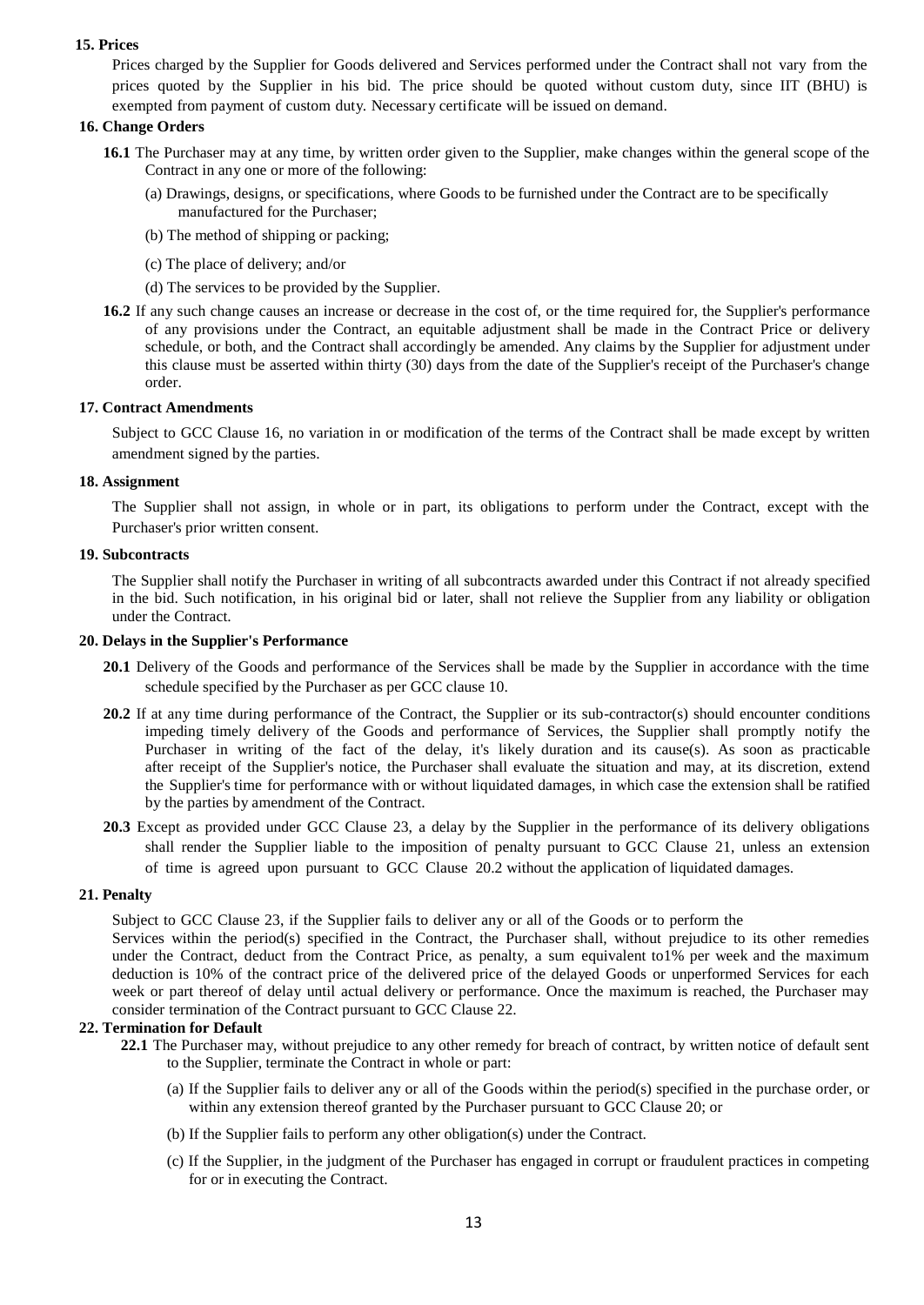For the purpose of this Clause:

"Corrupt practice" means the offering, giving, receiving or soliciting of anyt hing of value to influence the action of a public official in the procurement process or in contract execution.

"Fraudulent practice: a misrepresentation of facts in order to influence a procurement process or the execution of a contract to the detriment of the Borrower, and includes collusive practice among Bidders (prior to or after bid submission) designed to establish bid prices at artificial non- competitive levels and to deprive the Borrower of the benefits of free and open competition;"

**22.2** In the event the Purchaser terminates the Contract in whole or in part, pursuant to GCC Clause 22.1, the Purchaser may procure, upon such terms and in such manner as it deems appropriate, Goods or Services similar to those undelivered, and the Supplier shall be liable to the Purchaser for any excess costs for such similar Goods or Services. However, the Supplier shall continue the performance of the Contract to the extent not terminated.

#### **23. Force Majeure**

- **23.1** Notwithstanding the provisions of GCC Clauses 20 & 21, the Supplier shall not be liable for imposition of liquidated damages or termination for default, if and to the extent that, its delay in performance or other failure to perform its obligations under the Contract is the result of an event of Force Majeure.
- **23.2** For purposes of this Clause, "Force Majeure" means an event beyond the control of the Supplier and not involving the Supplier's fault or negligence and not foreseeable. Such events may include, but are not limited to, acts of the Purchaser either in its sovereign or contractual capacity, wars or revolutions, fires, floods, epidemics, quarantine restrictions and freight embargoes.
- **23.3** If a Force Majeure situation arises, the Supplier shall promptly notify the Purchaser in writing of such conditions and the cause thereof. Unless otherwise directed by the Purchaser in writing, the Supplier shall continue to perform its obligations under the Contract as far as is reasonably practical, and shall seek all reasonable alternative means for performance not prevented by the Force Majeure event.

#### **24. Termination for Insolvency**

The Purchaser may at any time terminate the Contract by giving written notice to the Supplier, if the Supplier becomes bankrupt or otherwise insolvent. In this event, termination will be without Compensation to the Supplier provided that such termination will not prejudice or affect any right of action or remedy, which has accrued or will accrue thereafter to the Purchaser.

#### **25. Termination for Convenience**

- **25.1** The Purchaser, by written notice sent to the Supplier, may terminate the Contract, in whole or in part, at any time for its convenience. The notice of termination shall specify that termination is for the Purchaser's convenience, the extent to which performance of the Supplier under the Contract is terminated, and the date upon which such termination becomes effective.
- **25.2** The Goods that are complete and ready for shipment within 30 days after the Supplier's receipt of notice of termination shall be accepted by the Purchaser at the Contract terms and prices.

#### **26. Resolution of Disputes**

- **26.1** The Purchaser and the supplier shall make every effort to resolve amicably by direct informal negotiation any disagreement or dispute arising between them under or in connection with the Contract.
- **26.2** If, after thirty (30) days from the commencement of such informal negotiations, the Purchaser and the Supplier have been unable to resolve amicably a Contract dispute, either party may require that the dispute be referred for resolution to the formal mechanisms as specified below. These mechanisms may include, but are not limited to, conciliation mediated by a third party, adjudication in an agreed national or international forum, and national or international arbitration.
- **26.3** In case of Dispute or difference arising between the Purchaser and a supplier relating to any matter arising out of or connected with this agreement, such disputes or difference shall be settled in accordance with the Arbitration and Conciliation Act, 1996 as amended from time to time.

#### **27. Governing Language**

The contract shall be written in English language. Subject to GCC Clause 28, English language version of the Contract shall govern its interpretation. All correspondence and other documents pertaining to the Contract which are exchanged by the parties shall be written in the same language.

#### **28. Applicable Law**

**28.1** The contract shall be governed by the Law of Contract for the time being in force.

- **28.2** Irrespective of the place of delivery, the place of performance or place of payment under the contract, the contract shall be deemed to have been made at the place from which the acceptance of tender has been issued.
- **28.3** Jurisdiction of Courts: The courts of the place from where the acceptance of tender has been issued shall alone have jurisdiction to decide any dispute arising out of or in respect of this contract.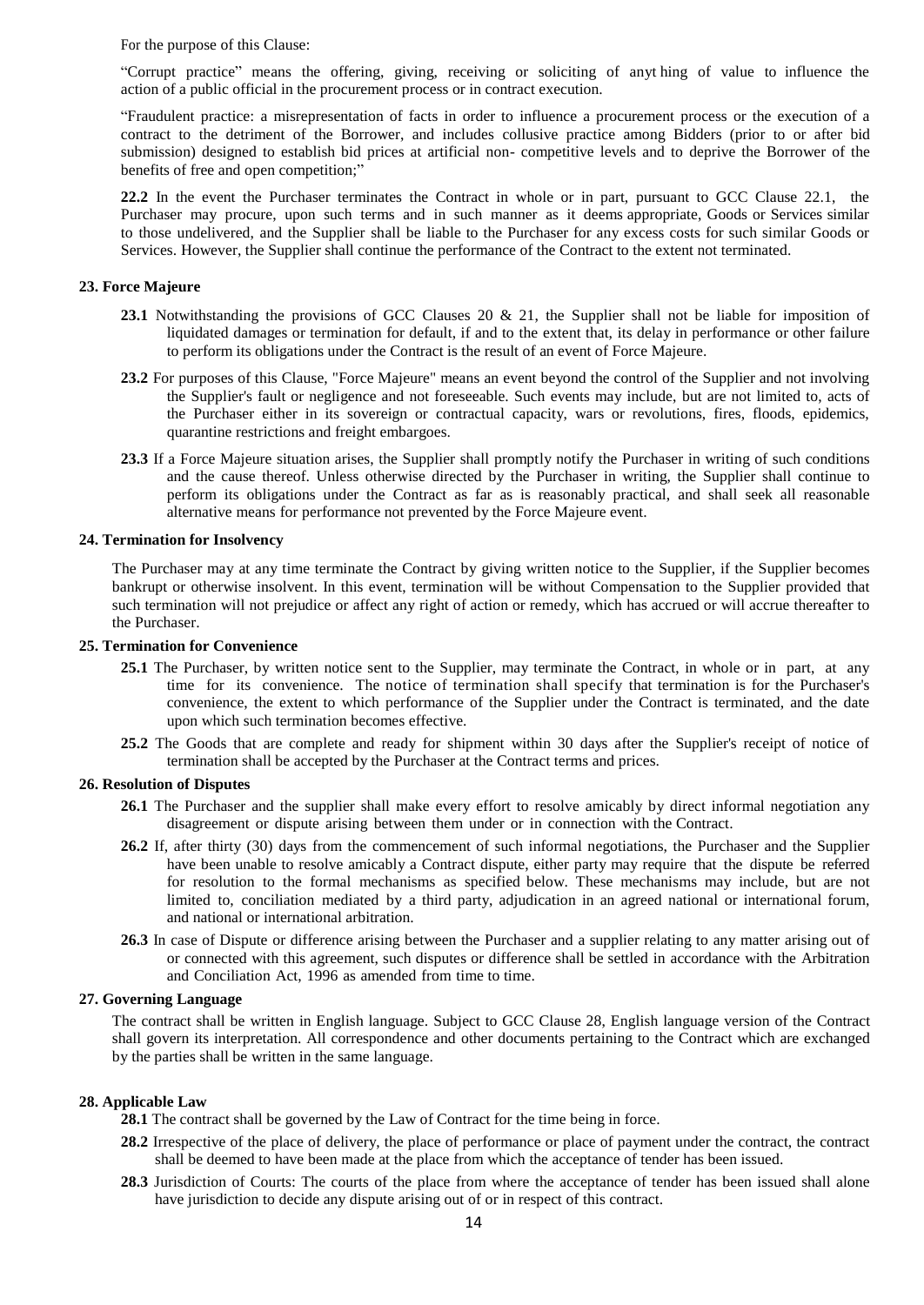**28.4** One month notice will be given by either party for termination of Contract during the tenure of contract for breach of clause or otherwise.

#### **29. Performance Security:**

(i) Successful bidder have to furnish **3%** of the order value as a performance security in the shape of Fixed Deposit Receipt / Bank Guarantee in favour of the Registrar, Indian Institute of Technology (BHU) valid for a period of 60 days beyond the end of all warranty period / obligations (i.e. must valid for 14 months). Fixed Deposit Receipt / Bank Guarantee should be issued from a schedule bank in India.

(ii) Earnest Money Deposit (EMD), if deposited, will be refunded to the successful bidder on receipt of Performance Security.

### **30. Supplier Integrity**

The Supplier is responsible for and obliged to conduct all contracted activities in accordance with the Contract using state of the art methods and economic principles and exercising all means available to achieve the performance specified in the contract.

#### **The Institute Reserves The Right To:**

- **i. Increase or decrease the quantity of the item(s) as per requirement**.
- **ii.** Reject the quotation in absence of not furnishing the documentary evidence in respect of Trade Tax Registration (G.S.T), Income Tax and Trade Tax clearance certificates together with the performance of supplies in various branches/institutions.
- **iii.** Reject the quotation in the event of non-furnishing the authentic documentary evidence in respect of Testing reports / Performance report of the concerned Govt. Organization / Institutions about the products being manufactured and marketed. The performance test of the product can be conducted at Institute level also for which charge will have to be borne by the suppliers.
- **iv.** Reject the supplies already made, if not found up to the mark. Thorough checking may be adopted to test the correctness of the supply. In such an event further action may call to conform or discard the supply.
- **v.** To reject any addition/alteration in respect of local dealerships intimated by the Principals after consideration of the case by the committee appointed by the Institute for the purpose.
- **vi.** The Purchaser may, without prejudice to any other remedy for breach of contract, by written notice of default sent to the Supplier, terminate the Contract in whole or part:
	- (a) If the Supplier fails to deliver any or all of the Goods within the period(s) specified in the purchase order, or within any extension thereof granted by the Purchaser.
	- (b) If the Supplier fails to perform any other obligation(s) under the Contract.
	- (c) If the Supplier, in the judgment of the Purchaser has engaged in corrupt or fraudulent practices in competing for or in executing the Contract.

#### For the purpose of this Clause:

"Corrupt practice" means the offering, giving, receiving or soliciting of anything of value to influence the action of a public official in the procurement process or in contract execution.

"Fraudulent practice: a misrepresentation of facts in order to influence a procurement process or the execution of a contract to the detriment of the Borrower, and includes collusive practice among Bidders (prior to or after bid submission) designed to establish bid prices at artificial non-competitive levels and to deprive the Borrower of the benefits of free and open competition;"

To reject any or all the offers without assigning any reasons thereof.

All disputes are subject to *"Varanasi Jurisdiction"* only.

The decisions of the Institute in all respect shall be final and binding on all. Kindly note that we attach great significance to the list of the organizations of repute where a firm is on rate contract, therefore please enclose certified photocopies of the rate contract.

Please ensure that your offer is complete in all respect as no further clarifications shall be sought from you and reaches us within the last date mentioned above. **The Institute shall not be responsible for any delay etc.**

Please mention our reference number and due date on the sealed envelope, otherwise your quotation may not be entertained.

A checklist (list documents to be attached) with proper signature, seal and date should be enclosed with tender document for verification; otherwise the proposal will not be entertained.

> *........................... Indian Institute of Technology, (Banaras Hindu University)*

NOTE: 1- *While arranging the Tender Documents, check list should be placed on TOP.*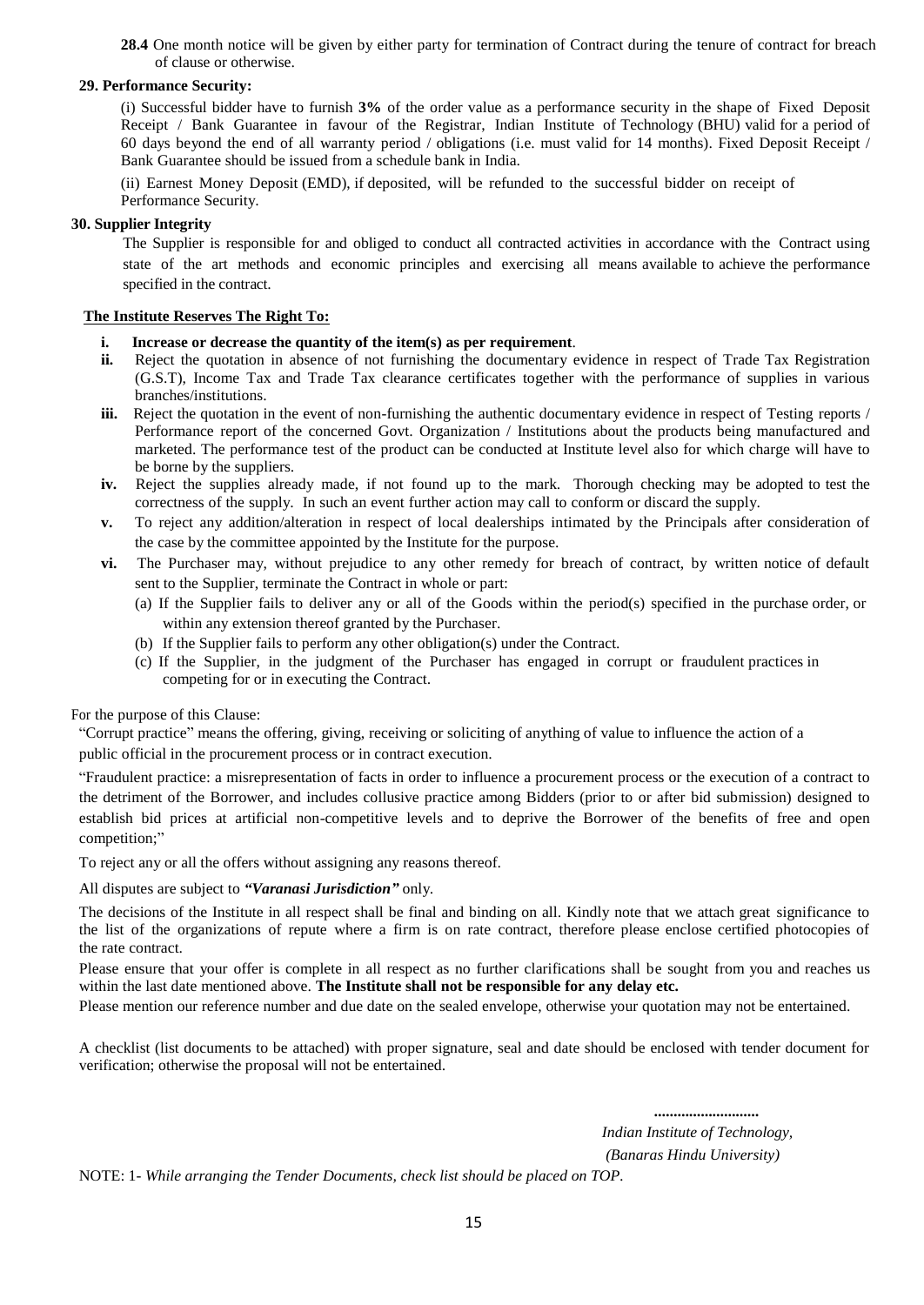### **SECTION 4: SPECIAL CONDITIONS OF CONTRACT**

### **1. The bidder must have supplied at least 3 UAVs of similar nature during last 03 years in different IITs/NITs/Govt. Office/PSU/University/Autonomous Body with order value of at least Rs. 3 lakhs each.**

**I. User List**: Provide users of your product for last 5 years with contact person name, address, phone, and email IDs.

 **II.** The Tender should be enclosed with proper certifications like **Authorization Certificate and** 

 **Proprietary Certificate** in case of Proprietary items.

**III.** Warranty period to be clearly mentioned and should begin from the date of installation.

## **2. Documents Comprising the Bid**

The tender/Bid shall be submitted online in two parts, viz., Technical Bid and Commercial Bid.

## **I. Technical Bid**

The following documents are to be scanned and uploaded as part of the Technical Bid as per the tender document:

- (a) Scanned copy of Tender Forms (Techno Commercial Un-Priced Bid), Declaration, Bidder's Information Form, and Tender Acceptance Letter;
- (b) Scanned copy of proof for submission of Tender Document Fee/ Earnest Money Deposit etc.;
- (c) Scanned copy of quoted product brochure
- (d) Scanned copy of
	- (i) Documentary evidence that the Goods and Related Services to be supplied by the Bidder are of eligible origin and
	- (ii) Conform to the Bidding Documents, and
	- (iii) Any other document required as per the tender;
- (e) Scanned copy of Technical Compliance Sheet **with full details**. (Annexure II)

### **II. Commercial Bid**

The commercial bid comprises of:

- (i) Scanned copy of Tender Form (Price Bid)
- (ii) Price bid in the form of **BOQ.xls.**

The Price bid format is provided as BOQ.xls along with this Tender Document at [http://eprocure.gov.in/eprocure/app.](http://eprocure.gov.in/eprocure/app) Bidders are advised to download this BOQ.xls and quote their offer/rates in the prescribed column. Bidders can quote Basic Price in INR or other CURRENCY available in given BOQ (for other than INR) but it is mandatory to quote taxes/levies in INR only, in the prescribed column and upload the same in the commercial bid.

In addition to the above requirements, bids submitted by a Joint Venture, shall include a copy of the Joint Venture Agreement entered into by all members. Alternatively, a letter of intent to execute a Joint Venture Agreement in the event of a successful bid shall be signed by all members and submitted with the bid, together with a copy of the proposed Agreement, there to.

The Bidder shall furnish in the Tender Forms information on commissions and gratuities, if any, paid or to be paid to agents or any other party relating to this Bid.

> **sd/- Dr. Anurag Ohri (PI) Department of Civil Engineering IIT (BHU)**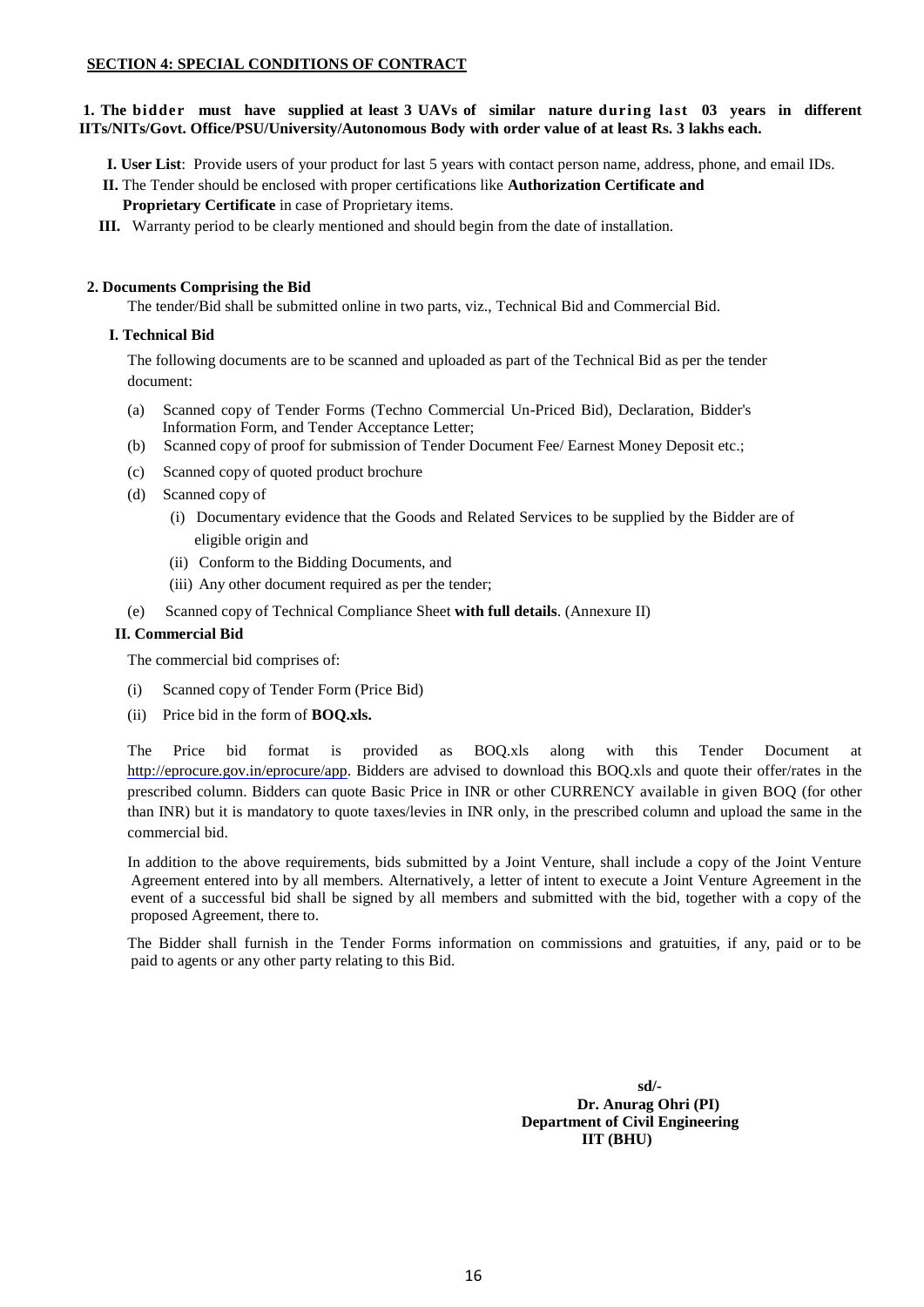# **SECTION 5 : CHECKLIST FOR BID/TENDER UPLOADING**

# **(The following check-list must be filled in and uploaded with the bid documents)**

| SI. | <b>Particulars Techno Commercial Un-prized Bid (Cover 1)</b>                                                                                                                                                            |  |
|-----|-------------------------------------------------------------------------------------------------------------------------------------------------------------------------------------------------------------------------|--|
| No. |                                                                                                                                                                                                                         |  |
| 1.  | Have you uploaded the techno commercial un-prized bid form duly filled<br>in appropriately?                                                                                                                             |  |
| 2.  | Have you uploaded a copy of the last three financial years (starting from the<br>year 2017-18) audited balance sheet and $P \& L$ Account of your firm.                                                                 |  |
| 3.  | Have you uploaded the details of the PAN, copy of GST registration certificate and<br>OEM authorization letter specifically for this bid.                                                                               |  |
| 4.  | Have you executed the same nature of work in last 3 years with order value as<br>mentioned in essential pre-bid criteria and uploaded the copies of relevant work<br>orders and satisfactory installation certificates. |  |
| 5.  | EMD and Tender Processing Fee: Have you submitted DD/transferred online EMD<br>and Tender Processing Fee asked for separately and uploaded their proof of<br>submission.                                                |  |
| 6.  | Have you uploaded the schedule of requirement indicating the make offered<br>without indicating the pricing components along with the techno commercial<br>un-prized bid?                                               |  |
| 7.  | Have you uploaded the bids both techno commercial un-prized and priced<br>bid separately for each tender?                                                                                                               |  |
| 8.  | Have you enclosed the statement of deviations from financial terms and<br>conditions, if any?                                                                                                                           |  |
| 9.  | Have you submitted the Technical Compliance Sheet?                                                                                                                                                                      |  |
| 10. | Have you attached Manufacturer's Authorization certificate for this Tender?                                                                                                                                             |  |
| 11. | Have you attached the Declaration on the letter pad of Bidder?                                                                                                                                                          |  |
| 12. | Have you attached the signed Tender acceptance letter?                                                                                                                                                                  |  |
|     | Price Bid (Cover 2)                                                                                                                                                                                                     |  |
| 1.  | Have you signed and uploaded the priced bid form?                                                                                                                                                                       |  |
| 2.  | Have you uploaded the schedule of requirements duly priced i.e. BOQ and its<br>pdf version?                                                                                                                             |  |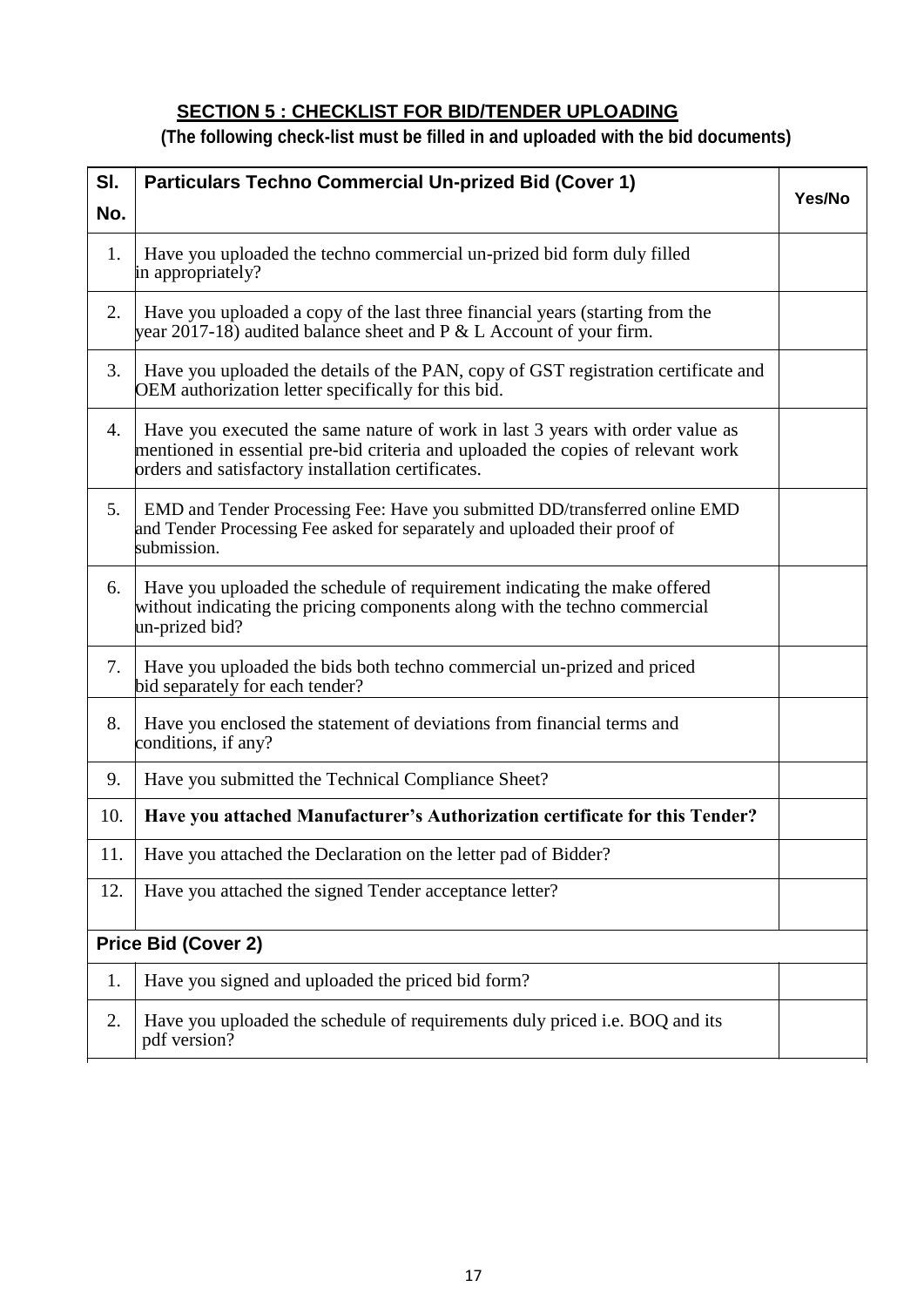## **SECTION 6**

## **DECLARATION**

*(To be uploaded on the letter head of the firm submitting the bid)*

|                                                    | Proprietor/ Partner/ CEO /MD/ Director/ |  |  |  |  |
|----------------------------------------------------|-----------------------------------------|--|--|--|--|
|                                                    |                                         |  |  |  |  |
| this declaration and execute this tender document. |                                         |  |  |  |  |

- **2.** I have carefully read and understood all the terms and conditions of the tender and hereby convey my acceptance of the same.
- **3.** The information/documents furnished along with the above application are true and authentic to the best of my knowledge and belief.
- **4.** I/ we/ am are well aware of the fact that furnishing of any false information/ fabricated document would lead to rejection of my tender at any stage besides liabilities towards prosecution under appropriate law.
- **5.** Each page of the tender document and papers submitted by my Company is authenticated, and I take full responsibility for the entire documents uploaded.
- **6.** This is certified that our organization has been authorized (Copy uploaded) by the OEM to participate in Tender. We further certify that our organization meets all the conditions of essential eligibility criteria and technical specifications laid down in this tender document. Moreover, OEM has agreed to support on regular basis with technology / product updates and extend support for the warranty.
- **7.** The prices quoted in the price bids are subsidized due to academic discount given to IIT (BHU), Varanasi.
- **8.** We, further specifically certify that our organization has not been Black Listed/De Listed or put to any Holiday by any Institutional Agency/Govt. Department/Public Sector Undertaking in the last three years.

--------------------------------------------- Signature of the Authorized Person

Date: ----------------------------- Full Name -------------------------

Place: ---------------------------- Company Address with Seal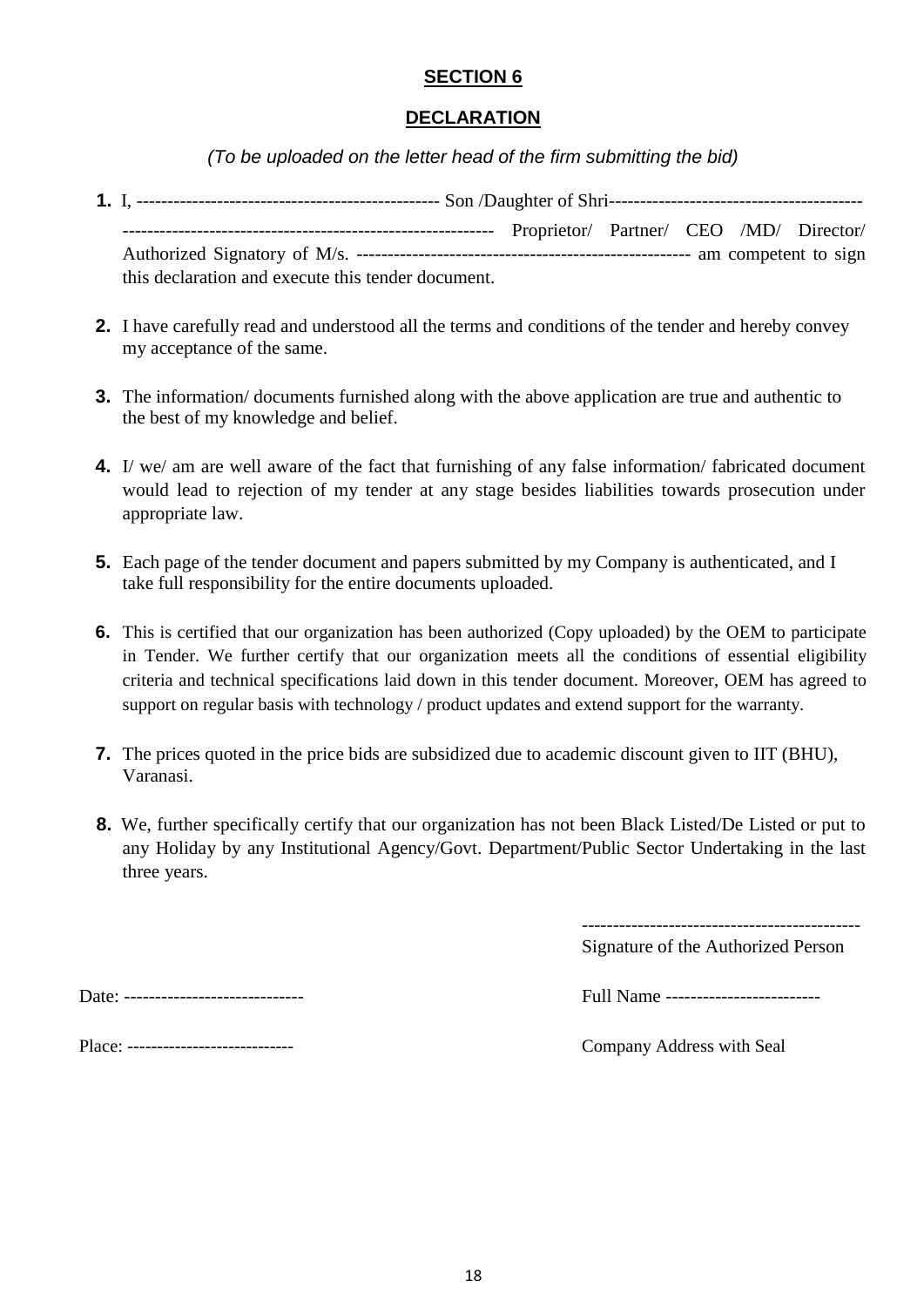## **SECTION 7**

## **TENDER FORM**

## **(Techno commercial un-priced Bid)**

*(On the letter head of the firm submitting the bid)*

**Tender No. …………………………….**

To

Dr. Anurag Ohri Department of Civil Engineering, Indian Institute of Technology (Banaras Hindu University) Varanasi – 221005, U.P

Dear Sir,

- 1. I/We have examined and have no reservations to the Bidding Documents, including Addenda issued in accordance with Instructions to Bidders;
- 2. I/We meet the eligibility requirements and have no conflict of interest;
- 3. I/We have not been suspended nor declared ineligible in India;
- 4. I/We offer to supply in conformity with the Bidding Documents and in accordance with the Delivery Schedules specified in the Schedule of Requirements the following Goods: *[insert a brief description of the Goods and Related Services]*;
- 5. I/We offer to supply the items as listed in the schedule to this tender hereto/portion thereof as you may specify in the acceptance of Tender at the price given in the said Schedule and agree to hold this offer open for a period of 90 days from the date of opening of the tender.
- 6. I/we shall be bound by a communication of acceptance issued by you.
- 7. I/We have understood the Instruction to bidders and Conditions of Contract in the form as enclosed with the invitation to the tender and have thoroughly examined the specifications quoted in the Schedule hereto and am/are fully aware of the nature of the goods required and my/our offer is to supply the goods strictly in accordance with the specifications and requirements.
- 8. **A proof of payment of Rs………………. (Rupees…………………………………….……. only**) as Earnest Money in the aforementioned account of Registrar, IIT (BHU) has been uploaded.
- 9. The following have been uploaded to form part of this tender.
- (a) Schedule of requirements, quoting the make only duly signed and stamped. (without indicating price)
- (b) Scanned copy of PAN Card
- (c) Copy of last three financial audited balance sheet and P&L account.
- (d) Copy of Valid GST registration certificate.
- (e) Copy of same relevant major purchase within last 3 years with order type and value as mentioned in essential pre-bid criteria.
- (f) Copy of authorization letter from OEM in Case of authorized dealer only.
- (g) Statement of deviations from financial terms & conditions, if any.
- (h) Any other enclosure. (Please give details)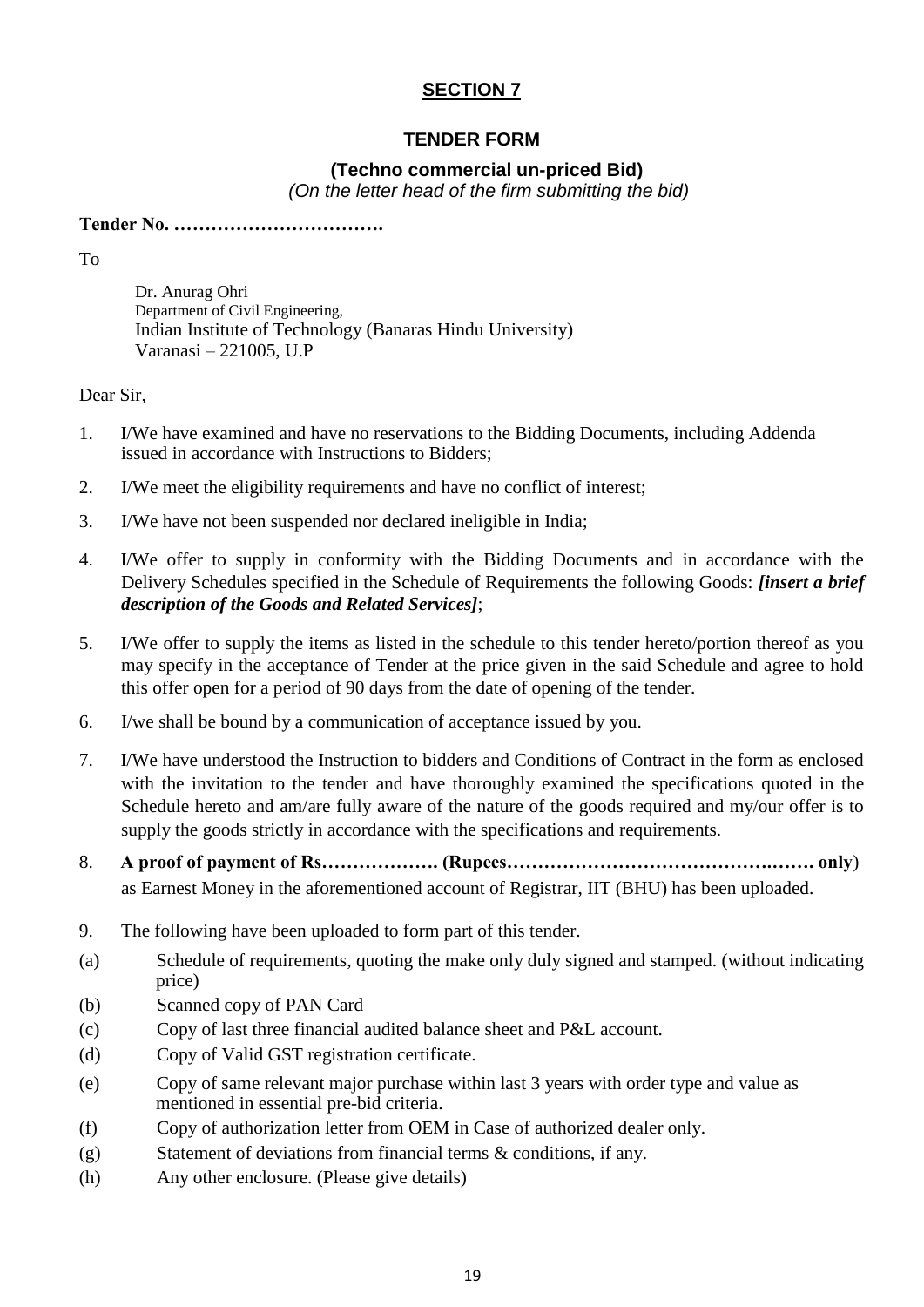10. We undertake to execute all orders which have been placed to meet emergent requirements on priority basis.

- 11. Certified that the bidder is:
	- (a) A sole proprietorship firm and the person signing the bid document is the sole proprietor/constituted attorney of the sole proprietor,

## **Or**

(b) A partnership firm, and the person signing the bid document is a partner of the firm and he has authority to refer to arbitration disputes concerning the business of the partnership by virtue of the partnership agreement/by virtue of general power of attorney.

## **Or**

(c) A company and the person signing the document is the constituted attorney.

## *(NOTE: Delete whatever is not applicable. All corrections/deletions should invariable be duly attested by the person authorized to sign the bid document).*

12. We do hereby undertake that, until a formal notification of award, this bid, together with your written acceptance thereof shall constitute a binding contract between us.

13. If our bid is accepted, we commit to obtain a performance security in accordance with the Bidding Documents;

14. We are not participating, as a Bidder or as a subcontractor, in more than one bid in this bidding process, other than alternative bids submitted;

15. We hereby certify that we have taken steps to ensure that no person acting for us or on our behalf will engage in any type of fraud and corruption

Name of the Bidder\* **…………………………………………**

Name of the person duly authorized to sign the Bid on behalf of the Bidder\*\* .......................

Title of the person signing the Bid **……………………………….**

Signature of the person named above **………………………………..**

Date signed **…………….** day of **…………………….**

\* In the case of the Bid submitted by joint venture specify the name of the Joint Venture as Bidder

\*\* Person signing the Bid shall have the power of attorney given by the Bidder to be attached with the Bid Schedules. Yours faithfully,

(Signature of bidder)

| Dated this day of |  |
|-------------------|--|
|-------------------|--|

**Address: …………………………………………**

Telephone No. :

 $FAX$ 

E-mail

Company seal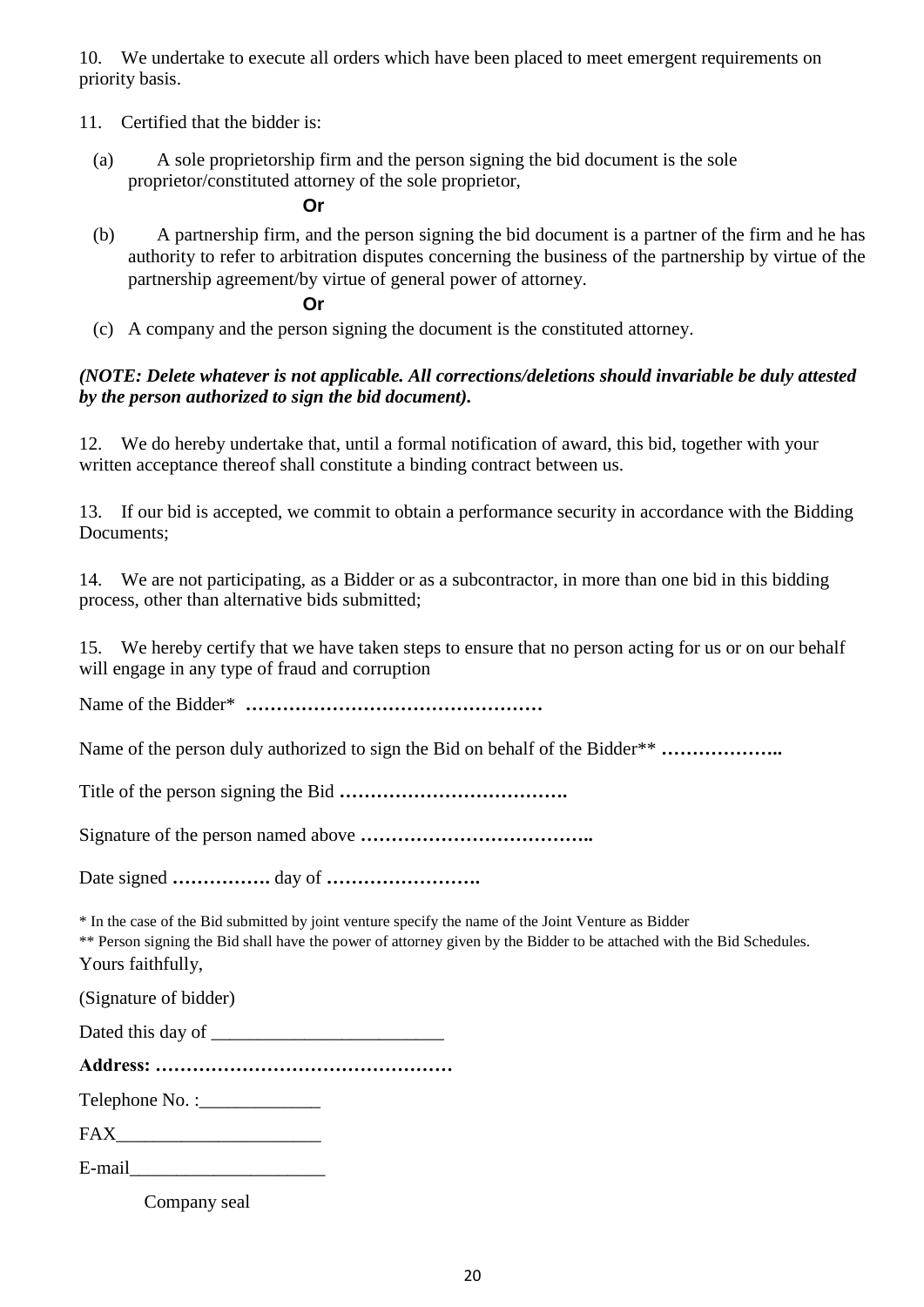## **TENDER FORM**

## **(Priced Bid)**

## *(On the letter head of the firm submitting the bid document)*

To,

Dr. Anurag Ohri Department of Civil Engineering, Indian Institute of Technology (Banaras Hindu University) Varanasi – 221005, U.P.

**Ref: Tender No………………………………………Dated: ………………….……..……….**

Sir,

Having examined the bidding documents and having submitted the techno commercial unprized bid for the same, we, the undersigned, hereby submit the priced bid for supply of goods and services as per the schedule of requirements and in conformity with the said bidding documents.

- 1. We hereby offer to supply the Goods/Services at the prices and rates mentioned in the enclosed schedule of requirement.
- 2. We do hereby undertake that, in the event of acceptance of our bid, the supply of Goods/Services shall be made as stipulated in the schedule of requirement and that we shall perform all the incidental services.
- 3. The prices quoted are inclusive of all charges net F.O.R IIT (BHU) Varanasi. We enclose herewith the complete Price Bid as required by you. This includes:
	- a. Price Schedule (Bill of Quantity-BOQ) in .pdf format and .xls format
	- b. Statement of deviations from financial terms and conditions, if any.
- 4. We agree to abide by our offer for a period of 90 days from the date fixed for opening of the bid documents and that we shall remain bound by a communication of acceptance within that time.
- 5. We have carefully read and understood the terms and conditions of the bid document and we do hereby undertake to supply as per these terms and conditions. The Financial Deviations are only those mentioned in the statement of deviations from financial terms and conditions.
- 6. We have paid, or will pay the following commissions, gratuities, or fees with respect to the bidding process or execution of the Contract: **[insert complete name of each Recipient, its full address, the reason for which each commission or gratuity was paid and the amount and currency of each such commission or gratuity]**

| Name of Recipient | Address | Reason | Amount |
|-------------------|---------|--------|--------|
|                   |         |        |        |

**(If none has been paid or is to be paid, indicate "none.")**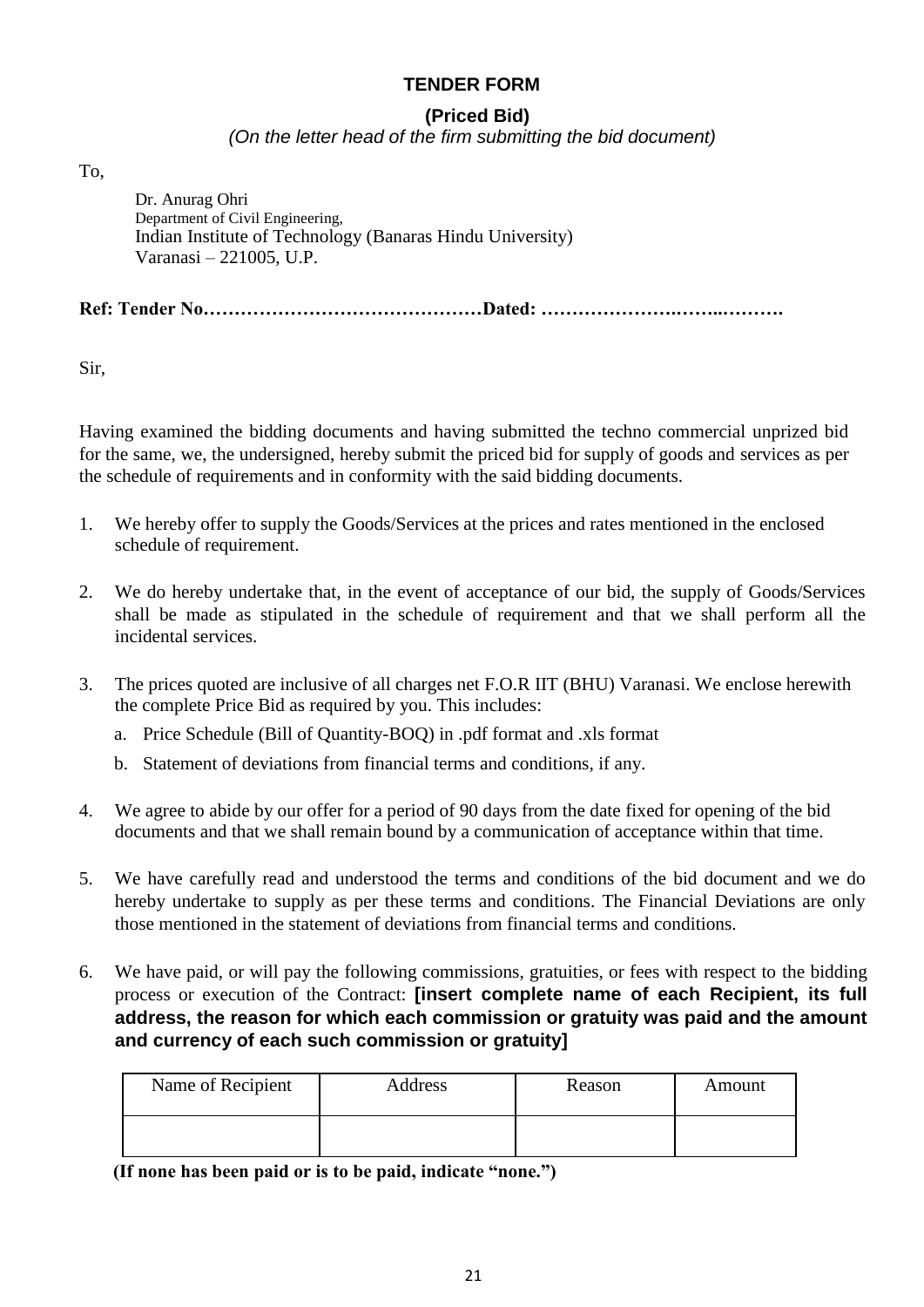7. We understand that this bid, together with your written acceptance thereof included in your notification of award, shall constitute a binding contract between us, until a formal contract is prepared and executed; and

8. We understand that you are not bound to accept the lowest evaluated bid or any other bid that you may receive.

Certified that the bidder is:

A sole proprietorship firm and the person signing the bid document is the sole proprietor/ constituted attorney of sole proprietor,

## **Or**

A partnership firm, and the person signing the bid document is a partner of the firm and he has authority to refer to arbitration disputes concerning the business of the partnership by virtue of the partnership agreement/by virtue of general power of attorney,

## **Or**

A company and the person signing the bid document is the constituted attorney.

## *(NOTE: Delete whatever is not applicable. All corrections/deletions should invariably be duly attested by the person authorized to sign the bid document.)*

We do hereby undertake that, until a formal notification of award, this bid, together with your written acceptance thereof, shall constitute a binding contract between us.

| Dated this day of ___ |  |
|-----------------------|--|
| Signature of Bidder   |  |
| Details of enclosures |  |
| Full Address:         |  |
|                       |  |

| Telephone No.                |
|------------------------------|
| Mobile No. : $\qquad \qquad$ |
| $\text{Fax No.}:$            |
| E-mail:                      |

\_\_\_\_\_\_\_\_\_\_\_\_\_\_\_\_\_\_\_\_\_\_\_\_\_\_\_\_\_\_\_

Company Seal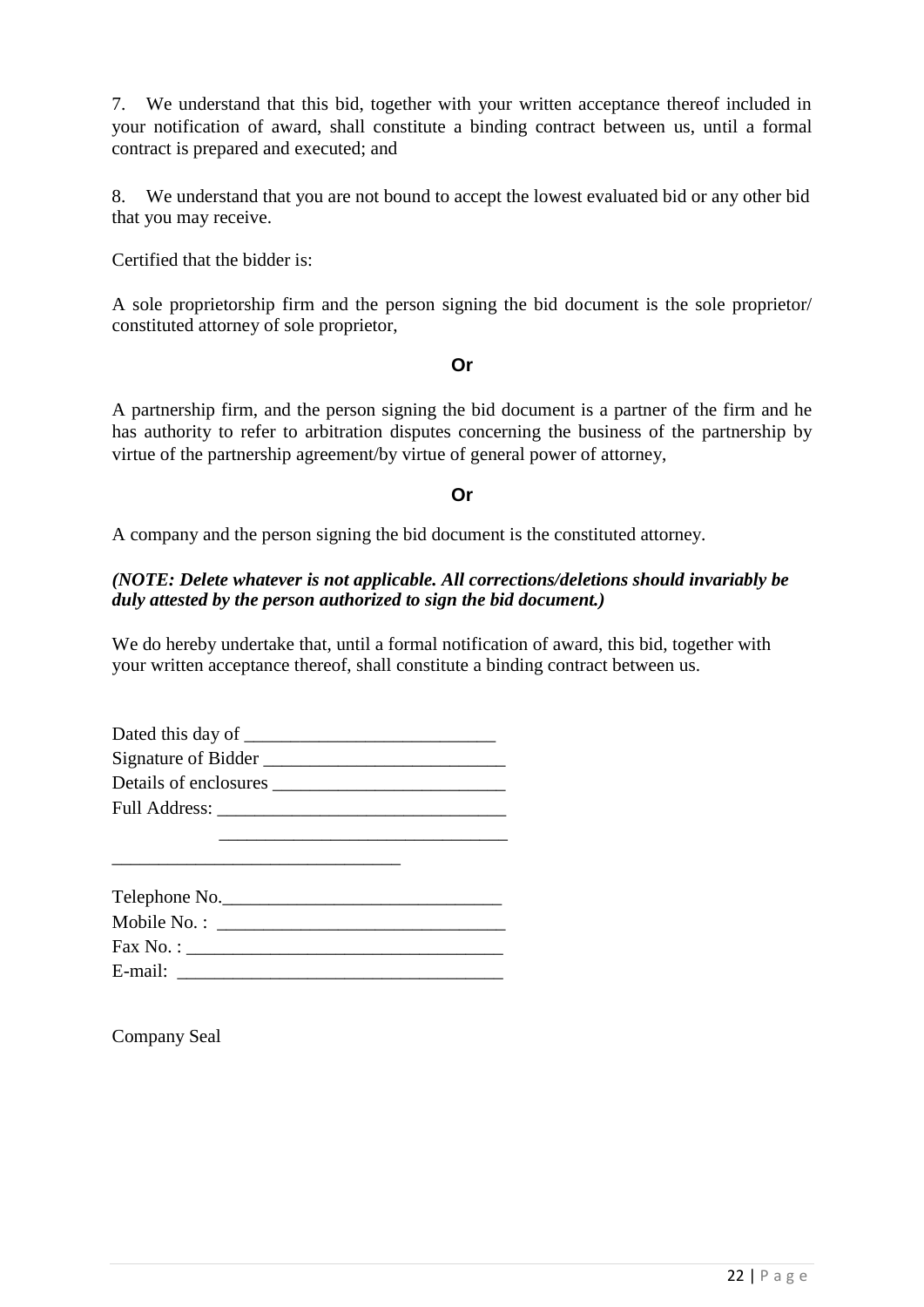## **Annexure-A**

## **TENDER ACCEPTANCE LETTER**

(To be given on Company Letter Head)

**Date:**

To

Dr. Anurag Ohri Department of Civil Engineering, Indian Institute of Technology (Banaras Hindu University) Varanasi – 221005, U.P.

## **Sub: Acceptance of Terms & Conditions of Tender.**

**Tender Reference No.\_\_\_\_\_\_\_\_\_\_\_\_\_\_\_\_\_\_\_\_\_\_**

**Name of Tender/ Work: -**

Dear Sir,

1. I/We have downloade**d/ obtained the tender document(s) for the above mentioned 'Tender/Work' from** the web site(s) namely:

\_\_\_\_\_\_\_\_\_\_\_\_\_\_\_\_\_\_\_\_\_\_\_\_\_\_\_\_\_\_\_\_\_\_\_\_\_\_\_\_\_\_\_\_\_\_\_\_\_\_\_\_\_\_\_\_\_\_\_\_\_\_\_\_\_\_\_\_\_\_\_ \_\_\_\_\_\_\_\_\_\_\_\_\_\_\_\_\_\_\_\_\_\_\_\_\_\_\_\_\_\_\_\_\_\_\_\_\_\_\_\_\_\_\_\_\_\_\_\_\_\_\_\_\_\_\_\_\_\_\_\_\_\_\_\_\_\_\_\_\_\_\_

\_\_\_\_\_\_\_\_\_\_\_\_\_\_\_\_\_\_\_\_\_\_\_\_\_\_\_\_\_\_\_\_\_\_\_\_\_\_\_\_\_\_\_\_\_\_\_\_\_\_\_\_\_\_\_\_\_\_\_\_\_\_\_\_\_\_\_\_\_\_\_\_\_\_\_

\_\_\_\_\_\_\_\_\_\_\_\_\_\_\_\_\_\_\_\_\_\_\_\_\_\_\_\_\_\_\_\_\_\_\_\_\_\_\_\_\_\_\_\_\_\_\_\_\_\_\_\_\_\_\_\_\_\_\_\_\_\_\_\_\_\_\_\_\_\_\_\_\_\_\_

as per your advertisement, given in the above mentioned website(s).

2. I/We hereby certify that I/We have read the entire terms and conditions of the tender documents from Page No. \_\_\_\_\_\_\_\_\_\_\_\_\_ to \_\_\_\_\_\_\_\_\_\_\_\_\_\_ (including all documents like section(s), schedules(s) etc.), which form part of the contract agreement and I/we shall abide hereby by the terms/conditions/ clauses contained therein.

3. The corrigendum(s) issued from time to time by your department/ organizations too have also been taken into consideration, while submitting this acceptance letter.

4. I/We hereby unconditionally accept the tender conditions of above mentioned tender document(s)/ corrigendum(s) in its totality/entirety.

5. In case any provisions of this tender are found violated, then your department/organization shall without prejudice to any other right or remedy be at liberty to reject this tender/bid including the forfeiture of the full said earnest money deposit absolutely.

**Yours faithfully,**

**(Signature of the Bidder, with Official Seal)**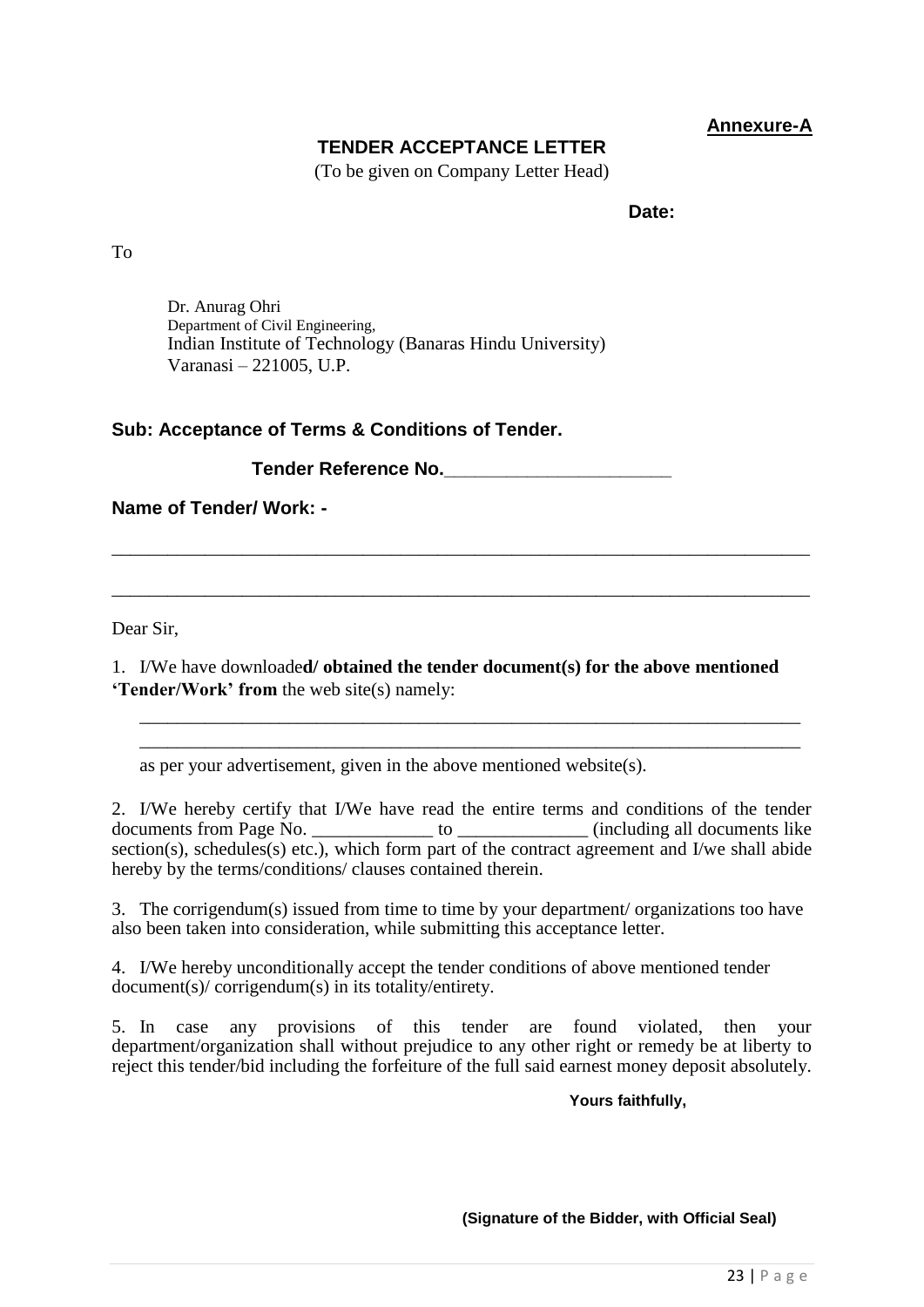## **FORMAT FOR PERFORMANCE BANK GUARANTEE (PBG)**

(To be typed on Non-judicial stamp paper of the value of Indian Rupees of One Hundred)

## (TO BE ESTABLISHED THROUGH ANY OF THE NATIONALISED COMMERCIAL BANKS (WHETHER SITUATED AT VARANASI OR OUTSTATION) WITH A CLAUSE TO ENFORCE THE SAME ON THEIR LOCAL BRANCH AT VARANASI)

To, The Registrar, Indian Institute of Technology (BHU), Varanasi-221005

## **LETTER OF GUARANTEE**

WHEREAS Indian Institute of Technology (BHU), Varanasi (Buyer) has invited tender vide Tender No............................... dated............................ for purchase of ........................................................ AND WHEREAS the said tender document requires that eligible successful bidder (seller)...................................................................... wishing to supply the equipment / machinery etc. in response thereto shall establish an irrevocable Performance Bank Guarantee in favour of " The Registrar, Indian Institute of Technology (BHU), Varanasi" in the form of Bank Guarantee for Rs ................................ (**03% of the contract value**) and the Performance Bank Guarantee shall remain valid for a period of 60 (sixty) days beyond the date of completion of all contractual obligations of the seller, including warranty obligations from the date of issue of Performance Bank Guarantee and the eligible successful bidder (the seller) shall submit the same within 14 (Fourteen) days from the date of Award of Contract.

NOW THIS BANK HEREBY GUARANTEES that in the event of the said bidder (seller) fails to abide by any of the conditions referred to in tender document / Award of Contract / performance of the equipment / machinery, etc. this Bank shall pay to Indian Institute of Technology (BHU), Varanasi on demand and without protest or demur Rs. ........................ (Rupees......................................).

This Bank further agrees that the decision of Indian Institute of Technology (BHU), Varanasi (Buyer) as to whether the said bidder (Seller) has committed a breach of any of the conditions referred in tender document / Award of Contract shall be final and binding.

We, .................................................. (name of the Bank & branch) hereby further agree that the Guarantee herein contained shall not be affected by any change in the constitution of the bidder (Seller) and/ or Indian Institute of Technology (BHU), Varanasi (Buyer). **Notwithstanding anything contained herein:** 1. Our liability under this Bank Guarantee shall not exceed Rs. .....................…………………….(Indian Rupees ..................................... only).

2. This Bank Guarantee shall be valid up to ..........................(date) and

3. We are liable to pay the guaranteed amount or any part thereof under this bank guarantee only and only if IIT (BHU), Varanasi serve upon us a written claim or demand on or before ..........................(date). This Bank further agrees that the claims if any, against this Bank Guarantee shall be enforceable at our branch office at ........................................ situated at .............................. (Address of local branch).

Yours truly,

Signature and seal of the guarantor: Name of Bank: Address:

Date: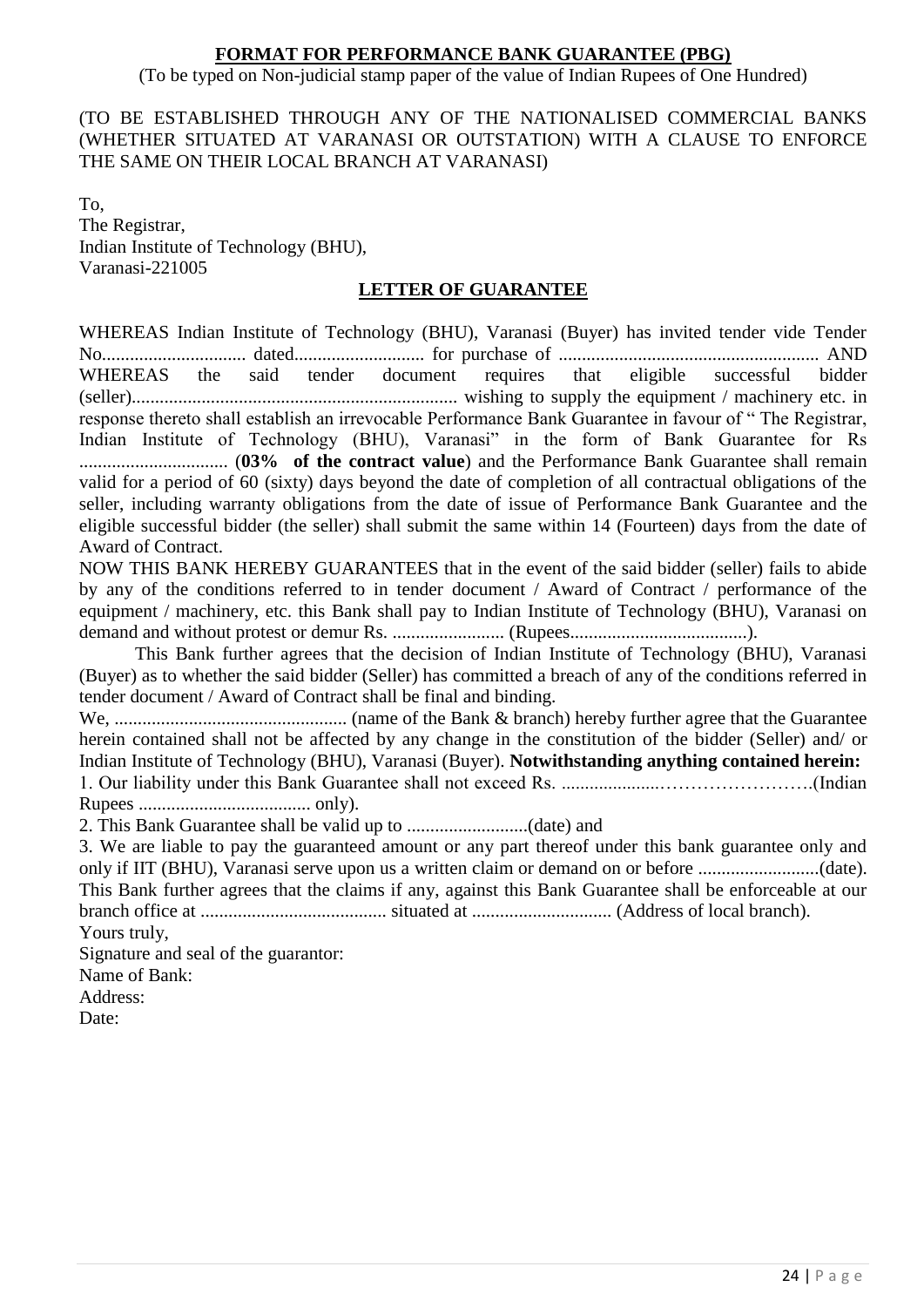|                | Unmanned Aerial Vehicle (UAV) or Drone for mapping with RGB and NIR Camera and other<br>accessories                                                                                                                                                                                                 |                                                                                                                                                                                                                                                                                                                                                                                                                                                                                |  |  |  |
|----------------|-----------------------------------------------------------------------------------------------------------------------------------------------------------------------------------------------------------------------------------------------------------------------------------------------------|--------------------------------------------------------------------------------------------------------------------------------------------------------------------------------------------------------------------------------------------------------------------------------------------------------------------------------------------------------------------------------------------------------------------------------------------------------------------------------|--|--|--|
| S.No.          |                                                                                                                                                                                                                                                                                                     | <b>Technical Requirement</b>                                                                                                                                                                                                                                                                                                                                                                                                                                                   |  |  |  |
|                | Unmanned Aerial Vehicle (UAV) or Drone for mapping with RGB and NIR Camera and other<br>accessories: The system should comply the following or better technical specifications:                                                                                                                     |                                                                                                                                                                                                                                                                                                                                                                                                                                                                                |  |  |  |
| A.             | Unmanned Aerial Vehicle (UAV) or Drone for Mapping<br>Type<br>AUW Weight (including battery,<br>camera, gimbal and all other payloads) : <2kg                                                                                                                                                       | : Quadcopter or Hexacopter                                                                                                                                                                                                                                                                                                                                                                                                                                                     |  |  |  |
|                | Flight Time with single battery<br><b>Flying Range</b><br><b>Operating Altitude</b><br>Speed<br><b>GNSS</b>                                                                                                                                                                                         | : minimum 24 minutes<br>: Minimum 2 km<br>: Minimum 90 m AGL<br>:8 m/s or better<br>: GPS: L1/L2; GLONASS: L1/L2 worked in RTK and PPK mode,<br>Positioning Accuracy (PPK mode): Vertical 2.0 cm $+$ 2 ppm<br>(RMS); Horizontal $2 \text{ cm} + 2 \text{ ppm}$ (RMS).                                                                                                                                                                                                          |  |  |  |
|                | <b>Camera Sensors</b><br>Gimbal<br><b>Fail Safe Features</b><br>Ground control controller<br><b>Controller Application software</b>                                                                                                                                                                 | : RGB, Red Edge and NIR having minimum resolution of 2 MP<br>: 3 axis gimbal, Tilt: -60 $\degree$ to +30 $\degree$ or better<br>: return home on low battery $&$ communication failure<br>: Communicate minimum upto 2 km<br>: installed in mobile/tablet, Preflight check-ins, realtime drone<br>tracking and streaming, in flight drone health monitoring,<br>compatible with handheld controller.                                                                           |  |  |  |
|                | Automatic flight planning<br><b>Operating Temperature</b><br><b>Battery</b>                                                                                                                                                                                                                         | : Yes<br>: 0 to $+40$ °C or better<br>: Li-Ion or LiPO with minimum 25 minutes flaying time in single<br>charge, should fully charge in less than 70 min                                                                                                                                                                                                                                                                                                                       |  |  |  |
|                | Image capture<br>Memory                                                                                                                                                                                                                                                                             | : Automatic Triggering<br>: 32 GB UHS-3 or better<br>All the images should have location information in its header file. Camera Should be<br>mounted on UAV with gimbal and can be handled through controller software. Output<br>images should be processed through software like Pix4D or Agisoft Metashape.<br>Accessories: Remote control, one additional set of propellers, Carrying Case, minimum 3<br>batteries, charger for remote and UAV batteries, user manual etc. |  |  |  |
| <b>B.</b>      | <b>QUOTED PRICE SHOULD BE INCLUSIVE OF:</b><br>i. UAV<br>ii.Camera<br>iii. Battery.<br>Iv Remote Controller<br>v. Charger<br>vi. Hard carry case.<br>vii. FOR Department of Civil Engineering, IIT (BHU).                                                                                           |                                                                                                                                                                                                                                                                                                                                                                                                                                                                                |  |  |  |
| $\mathbf{C}$ . | DOCUMENTATION:                                                                                                                                                                                                                                                                                      |                                                                                                                                                                                                                                                                                                                                                                                                                                                                                |  |  |  |
| 1              | User/Technical/Maintenance manuals to be supplied.                                                                                                                                                                                                                                                  |                                                                                                                                                                                                                                                                                                                                                                                                                                                                                |  |  |  |
| D.             | <b>INSTALLATION AND TRAINING:</b>                                                                                                                                                                                                                                                                   |                                                                                                                                                                                                                                                                                                                                                                                                                                                                                |  |  |  |
| 1              | Complete installation on site, training for minimum of 1 day at site, validation with control as per<br>applicable regulatory standards and demonstration for performance of complete system for its<br>working in line with technical specification along with accessories is must after delivery. |                                                                                                                                                                                                                                                                                                                                                                                                                                                                                |  |  |  |
| E.             | <b>WARRANTY:</b>                                                                                                                                                                                                                                                                                    |                                                                                                                                                                                                                                                                                                                                                                                                                                                                                |  |  |  |
| 1              | 1 Years warranty from the date of installation                                                                                                                                                                                                                                                      |                                                                                                                                                                                                                                                                                                                                                                                                                                                                                |  |  |  |
| F.             | <b>BROCHURES &amp; CATALOGUES:</b>                                                                                                                                                                                                                                                                  |                                                                                                                                                                                                                                                                                                                                                                                                                                                                                |  |  |  |
| 1              | demonstration.                                                                                                                                                                                                                                                                                      | All the technical specifications given in the tender document must be supported by printed leaflets /<br>brochures and must comply the working performance of the equipment at the time of installation and                                                                                                                                                                                                                                                                    |  |  |  |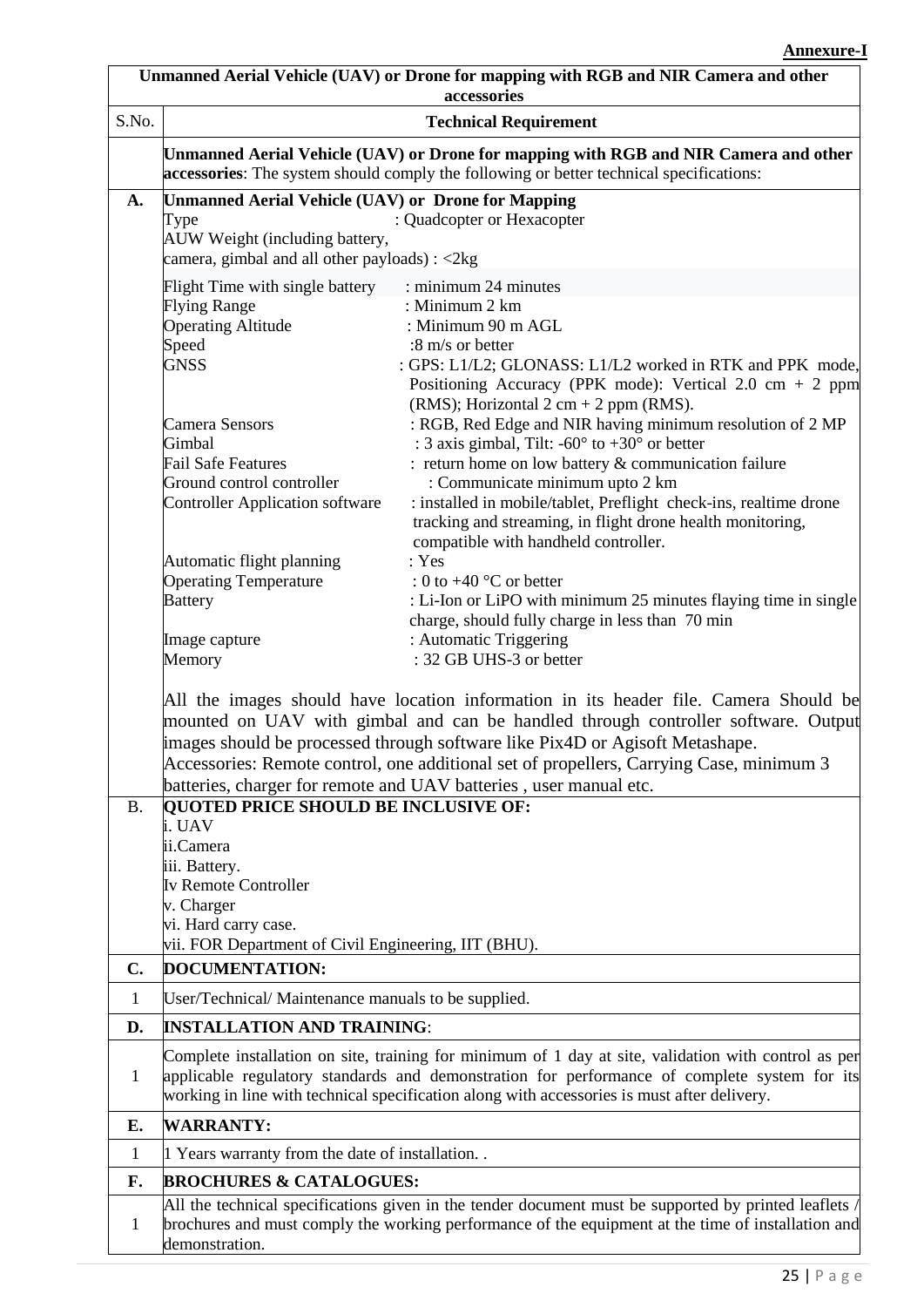| G. | <b>ITEM PART NUMBERS</b>                                                                                                                                                                                                                                    |
|----|-------------------------------------------------------------------------------------------------------------------------------------------------------------------------------------------------------------------------------------------------------------|
| 1  | Each item asked in tender must be quoted with proper part number.                                                                                                                                                                                           |
| Н. | <b>DECLARATION FOR EDUCATIONAL USE</b>                                                                                                                                                                                                                      |
|    | The equipment and software are solely for educational use. Applicable rebate and concessions should<br>be provided while quoting prices and mentioned in the financial bid, accordingly. Certificate for<br>educational use shall be provided, if required. |
|    | <b>GST</b>                                                                                                                                                                                                                                                  |
| 1. | GST at concessional rate will be applicable as per GST Notification No. 45/2017- CENTRAL TAX<br>$(RATE)$ & 47/2017- INTEGRATED TAX (RATE) Dated 14-11-2017, @ 5%.                                                                                           |

**(Dr. Anurag Ohri)**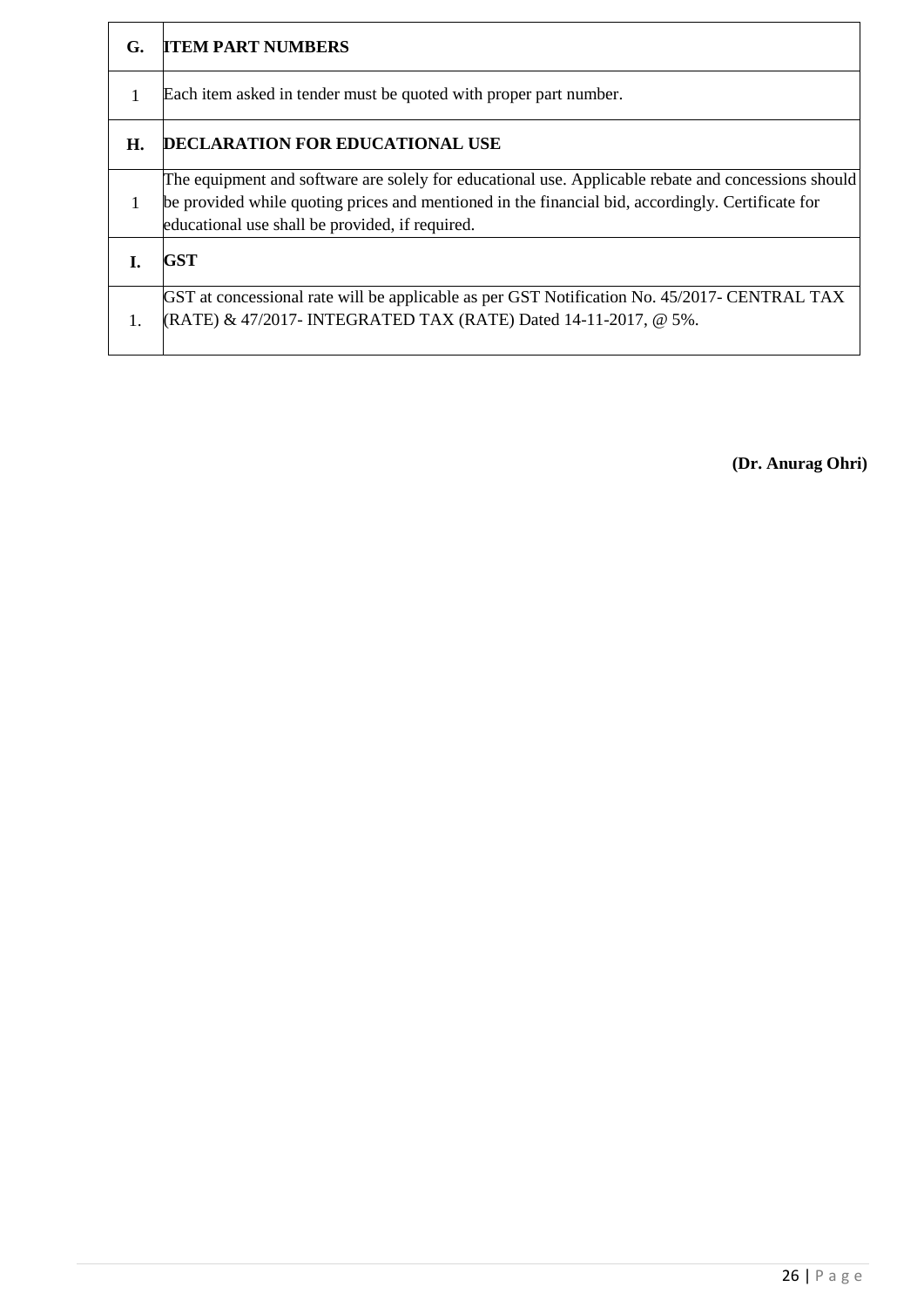## **TECHNICAL COMPLIANCE STATEMENT**

(To be submitted by bidder along with full details duly filled)

| S.<br>No. | <b>Technical Requirement</b>                                                                                                                             |                                                                 |  | <b>Mention quoted</b><br>details |
|-----------|----------------------------------------------------------------------------------------------------------------------------------------------------------|-----------------------------------------------------------------|--|----------------------------------|
|           | Unmanned Aerial Vehicle (UAV) or Drone for mapping with RGB and NIR                                                                                      |                                                                 |  |                                  |
|           | <b>Camera and other accessories</b>                                                                                                                      |                                                                 |  |                                  |
|           | Type                                                                                                                                                     | : Quadcopter or Hexacopter                                      |  |                                  |
|           | AUW Weight (including battery,<br>camera, gimbal and all other payloads) : <2kg                                                                          |                                                                 |  |                                  |
|           | Flight Time with single battery                                                                                                                          | : minimum 24 minutes                                            |  |                                  |
|           | <b>Flying Range</b>                                                                                                                                      | : Minimum 2 km                                                  |  |                                  |
| 1.        | <b>Operating Altitude</b>                                                                                                                                | : Minimum 90 m AGL                                              |  |                                  |
|           | Speed                                                                                                                                                    | :8 m/s or better                                                |  |                                  |
|           | <b>GNSS</b>                                                                                                                                              | : GPS: L1/L2; GLONASS: L1/L2 worked in                          |  |                                  |
|           |                                                                                                                                                          | RTK and PPK mode, Positioning Accuracy                          |  |                                  |
|           |                                                                                                                                                          | (PPK mode): Vertical $2.0 \text{ cm} + 2 \text{ ppm}$           |  |                                  |
|           |                                                                                                                                                          | (RMS); Horizontal $2 \text{ cm} + 2 \text{ ppm}$ (RMS).         |  |                                  |
|           | <b>Camera Sensors</b>                                                                                                                                    | : RGB, Red Edge and NIR having minimum                          |  |                                  |
|           |                                                                                                                                                          | resolution of 2 MP                                              |  |                                  |
|           | Gimbal<br>ail Safe Features                                                                                                                              | : 3 axis gimbal, Tilt: -60 $\degree$ to +30 $\degree$ or better |  |                                  |
|           |                                                                                                                                                          | : return home on low battery $&$ communication<br>failure       |  |                                  |
|           | Ground control controller                                                                                                                                | : Communicate minimum upto 2 km                                 |  |                                  |
|           | <b>Controller Application software</b>                                                                                                                   | : installed in mobile/tablet, Preflight check-                  |  |                                  |
|           |                                                                                                                                                          | ins, realtime drone tracking and streaming,                     |  |                                  |
|           |                                                                                                                                                          | in flight drone health monitoring,                              |  |                                  |
|           |                                                                                                                                                          | compatible with handheld controller.                            |  |                                  |
|           | Automatic flight planning                                                                                                                                | : Yes                                                           |  |                                  |
|           | <b>Operating Temperature</b>                                                                                                                             | : 0 to $+40$ °C or better                                       |  |                                  |
|           | <b>Battery</b>                                                                                                                                           | : Li-Ion or LiPO with minimum 25 minutes                        |  |                                  |
|           |                                                                                                                                                          | flaying time in single charge, should fully                     |  |                                  |
|           |                                                                                                                                                          | charge in less than 70 min                                      |  |                                  |
|           | Image capture                                                                                                                                            | : Automatic Triggering                                          |  |                                  |
|           | Memory                                                                                                                                                   | : 32 GB UHS-3 or better                                         |  |                                  |
|           | All the images should have location information in its header file. Camera                                                                               |                                                                 |  |                                  |
| C         | Should be mounted on UAV with gimbal and can be handled through controller<br>software. Output images should be processed through software like Pix4D or |                                                                 |  |                                  |
|           | Agisoft Metashape.                                                                                                                                       |                                                                 |  |                                  |
|           | 3. Warranty<br>:                                                                                                                                         | One year comprehensive                                          |  |                                  |
|           | 4. Batteries (Minimum 3 Number)                                                                                                                          |                                                                 |  |                                  |
|           | <b>5. Remote Controller</b>                                                                                                                              |                                                                 |  |                                  |
|           | 6. One additional set of propellers                                                                                                                      |                                                                 |  |                                  |
|           | 7. Charger for remote and UAV batteries                                                                                                                  |                                                                 |  |                                  |
|           | 8. Carrying case                                                                                                                                         |                                                                 |  |                                  |
|           | 9. FOR Department of Civil Engineering, IIT (BHU)                                                                                                        |                                                                 |  |                                  |
|           | 10 GST @ 5%                                                                                                                                              |                                                                 |  |                                  |

 **Signature of the Authorized Official with Seal**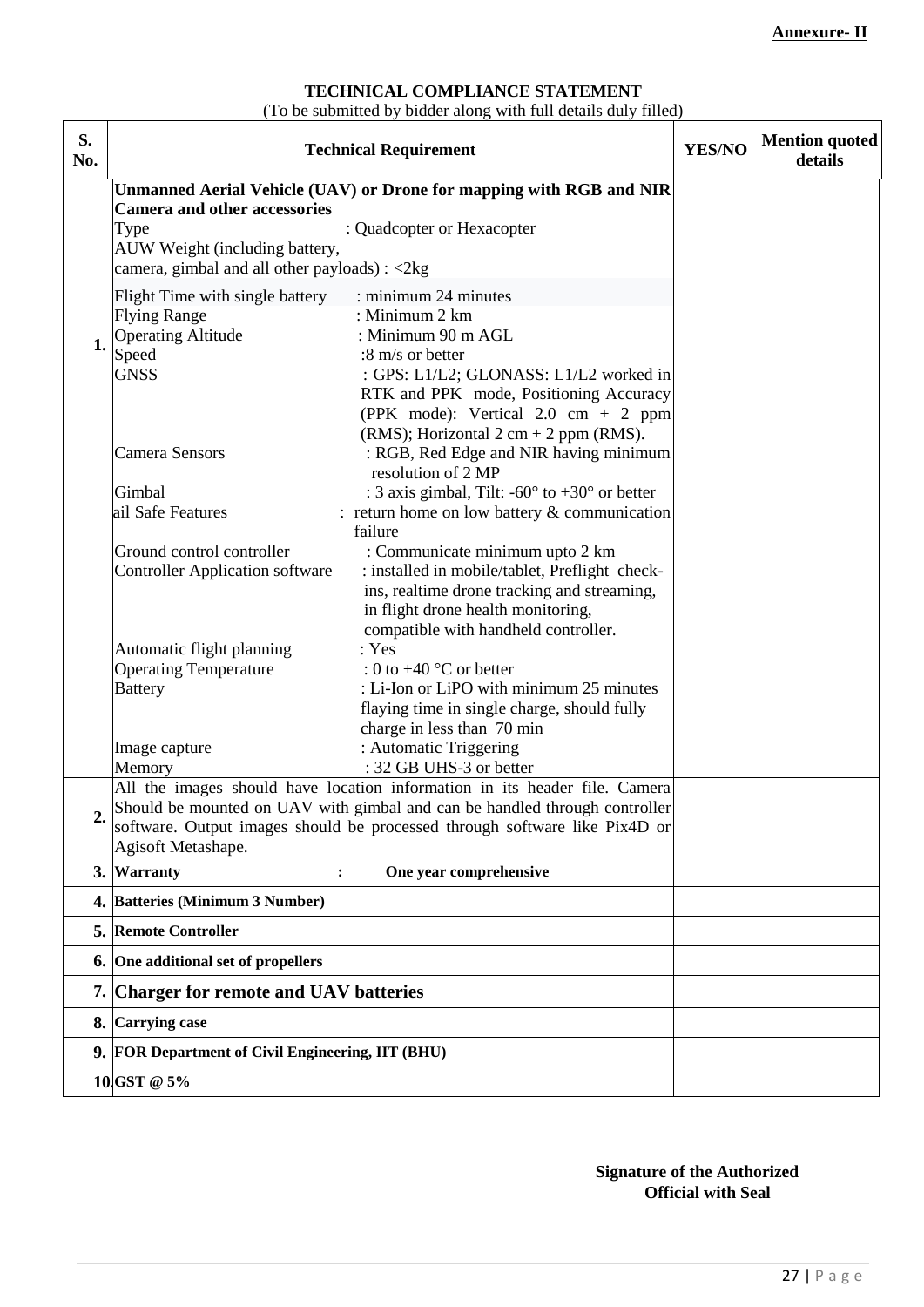# **PREVIOUS SAME ORDER EXECUTED**

Please quote best minimum prices applicable for a premier Educational and Research Institution. The party must give details of purchase orders identical or same equipment supplied to any IITs/NITs/University/CFTIs as per below Format in last Three years (to be uploaded in Cover 1) along with the final price paid, these details are mandatory.

Name of the Firm  $\blacksquare$ 

| Order placed | Order No. | Description and Value of |       | Date of       | Has the          | <b>Contact Person</b> |
|--------------|-----------|--------------------------|-------|---------------|------------------|-----------------------|
| by (Full     | and Date  | quantity of              | Order | completion as | Equipment being  | along with            |
| address of   |           | ordered                  |       | per           | installed        | Telephone No.,        |
| Purchaser)   |           | equipment                |       | contract      | satisfactorily   | Fax No. and e-        |
|              |           |                          |       |               | (Attach a        | mail address.         |
|              |           |                          |       |               | Certificate from |                       |
|              |           |                          |       |               | the Purchaser/   |                       |
|              |           |                          |       |               | Consigner)       |                       |
|              |           |                          |       |               |                  |                       |
|              |           |                          |       |               |                  |                       |
|              |           |                          |       |               |                  |                       |
|              |           |                          |       |               |                  |                       |
|              |           |                          |       |               |                  |                       |
|              |           |                          |       |               |                  |                       |
|              |           |                          |       |               |                  |                       |
|              |           |                          |       |               |                  |                       |

*(Kindly enclose the scan copy of aforementioned purchase orders)*

## **Details of Technical Expert**

| Name of application specialist/Service Engineer who have the technical competency to<br>handle and support the quoted product during the warranty period. |                               |             |  |  |  |  |
|-----------------------------------------------------------------------------------------------------------------------------------------------------------|-------------------------------|-------------|--|--|--|--|
| Name of the organization                                                                                                                                  | <b>Name of Contact Person</b> | Contact No. |  |  |  |  |
|                                                                                                                                                           |                               |             |  |  |  |  |
|                                                                                                                                                           |                               |             |  |  |  |  |

Signature and Seal of the Manufacturer / Bidder \_\_\_\_\_\_\_\_\_\_\_\_\_\_\_\_\_\_\_\_\_\_\_\_

Place: \_\_\_\_\_\_\_\_\_\_\_\_\_\_\_\_\_\_\_\_\_

Date: \_\_\_\_\_\_\_\_\_\_\_\_\_\_\_\_\_\_\_\_\_\_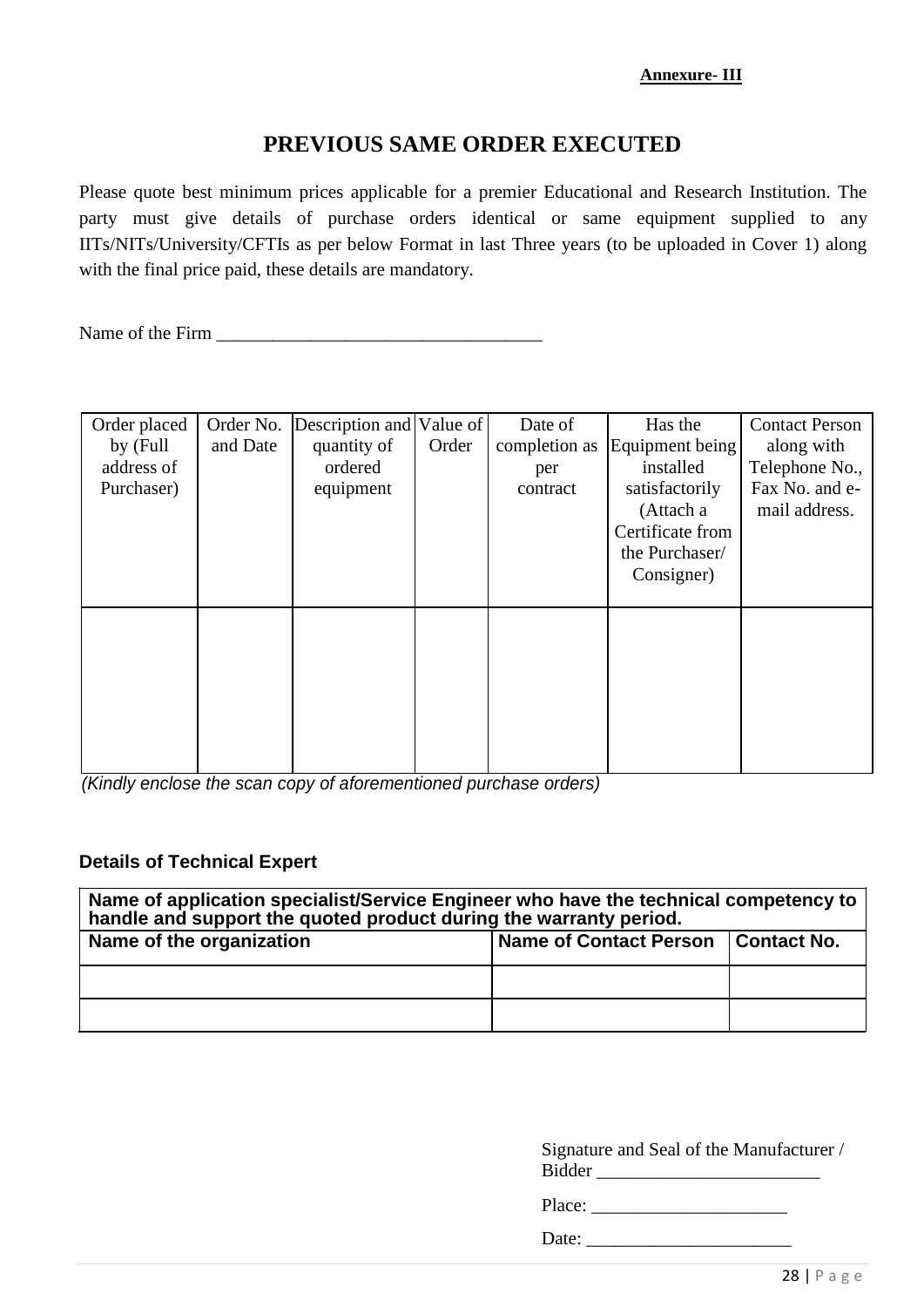## **BID SUBMISSION**

# **Online Bid Submission:**

The Online bids (complete in all respect) must be uploaded online in **two** covers as explained below:

| Cover $-1$                                        |                         |                                                                                                                                                     |                   |  |  |  |  |
|---------------------------------------------------|-------------------------|-----------------------------------------------------------------------------------------------------------------------------------------------------|-------------------|--|--|--|--|
| (Following documents to be provided as .pdf file) |                         |                                                                                                                                                     |                   |  |  |  |  |
| SI. No.                                           | <b>Document</b>         | <b>Content</b>                                                                                                                                      | <b>File Types</b> |  |  |  |  |
| 1.                                                | Technical<br><b>Bid</b> | Technical Compliance Sheet, Bidder information form                                                                                                 | .PDF              |  |  |  |  |
| 2.                                                |                         | Organization Declaration Sheet, Compliance sheets for Essential<br>Pre Bid Criteria                                                                 | .PDF              |  |  |  |  |
| $\overline{3}$ .                                  |                         | Checklist given in Section 5, Tender Acceptance, Tender Form, etc.                                                                                  | .PDF              |  |  |  |  |
| 4.                                                |                         | List of organizations/clients where the same products have been<br>supplied (in last two years) along with their contact number(s).<br>(Annexure-3) | .PDF              |  |  |  |  |
| 5.                                                |                         | Technical supporting documents in support of all claims made at<br>Annexure-1                                                                       | .PDF              |  |  |  |  |
| 6.                                                |                         | EMD and Tender fee submission proof                                                                                                                 | .PDF              |  |  |  |  |
| 7.                                                |                         | Brochure of quoted product and other documents, if any                                                                                              | .PDF              |  |  |  |  |
|                                                   | $Cover-2$               |                                                                                                                                                     |                   |  |  |  |  |
| Sl. No.                                           | <b>Document</b>         | <b>Content</b>                                                                                                                                      |                   |  |  |  |  |
| 1                                                 |                         | Duly filled and signed Tender form (Price Bid)                                                                                                      | .PDF              |  |  |  |  |
| 2.                                                | Price<br><b>Bid</b>     | Duly signed BOQ in .pdf format                                                                                                                      | .PDF              |  |  |  |  |
| $\overline{3}$ .                                  |                         | <b>BOQ</b> in .xls Format                                                                                                                           | .XLS              |  |  |  |  |